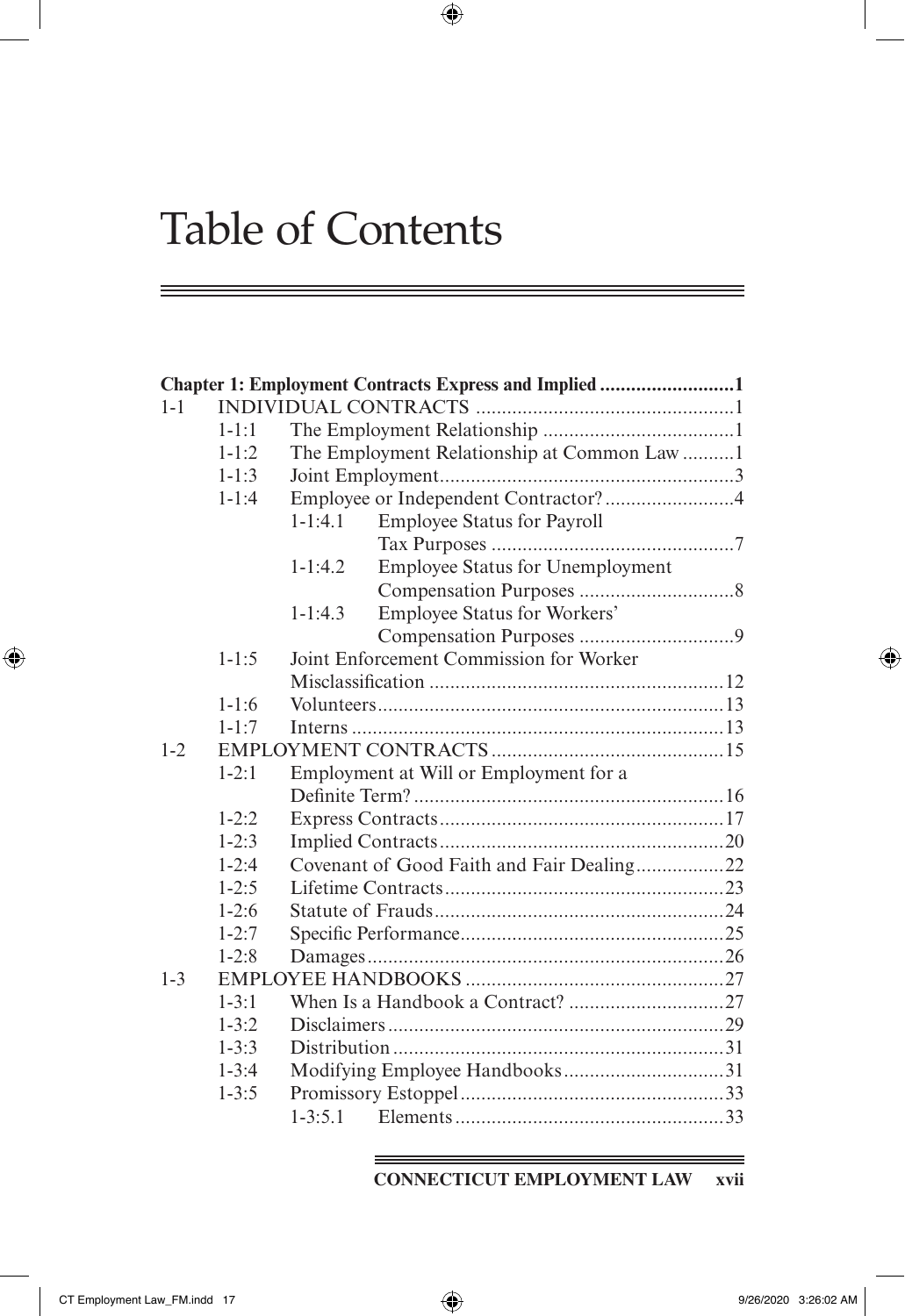$\overline{\phantom{a}}$ 

 $\bigoplus$ 

|         |           | $1 - 3:5.2$ | "Clear and Definite Promise"                                        |  |
|---------|-----------|-------------|---------------------------------------------------------------------|--|
|         |           |             |                                                                     |  |
|         |           | $1 - 3:5.3$ | Reasonable Reliance Is Required 36                                  |  |
|         |           | $1 - 3:5.4$ |                                                                     |  |
|         |           | $1 - 3:5.5$ |                                                                     |  |
| $1 - 4$ |           |             | OTHER CONTRACTS COMMON IN THE                                       |  |
|         |           |             |                                                                     |  |
|         | $1-4:1$   |             |                                                                     |  |
|         | $1-4:2$   |             |                                                                     |  |
|         |           | $1-4:2.1$   |                                                                     |  |
|         |           | $1-4:2.2$   | Grounds for Vacating Arbitration                                    |  |
|         |           |             |                                                                     |  |
|         | $1-4:3$   |             |                                                                     |  |
|         | $1-4:4$   |             |                                                                     |  |
|         |           | $1-4.41$    | The Older Workers Benefit                                           |  |
|         |           |             |                                                                     |  |
|         |           | $1-4:4.2$   | Waivers of Claims Under the                                         |  |
|         |           |             | Fair Labor Standards Act and                                        |  |
|         |           |             | State Wage and Hour Laws47                                          |  |
|         |           | $1-4:4.3$   |                                                                     |  |
| $1 - 5$ |           |             | TERMINATING THE EMPLOYMENT CONTRACT49                               |  |
|         | $1 - 5:1$ |             |                                                                     |  |
|         | $1 - 5:2$ |             |                                                                     |  |
|         | $1 - 5:3$ |             |                                                                     |  |
|         | $1 - 5:4$ |             |                                                                     |  |
|         | $1 - 5:5$ |             | WARN and Connecticut's Plant Closing Law52                          |  |
|         |           |             | <b>Chapter 2: Restrictions on Unfair Competition and Protection</b> |  |
|         |           |             |                                                                     |  |
| $2 - 1$ |           |             |                                                                     |  |
|         | $2-1:1$   |             | Sources of Employer Protection                                      |  |
|         |           |             |                                                                     |  |
| $2 - 2$ |           |             | <b>COMMON LAW PROTECTIONS AND</b>                                   |  |
|         |           |             |                                                                     |  |
|         | $2 - 2:1$ |             |                                                                     |  |
|         |           | $2 - 2:1.1$ | Damages Available for Breach                                        |  |
|         |           |             |                                                                     |  |
| $2 - 3$ |           |             |                                                                     |  |
|         | $2 - 3:1$ |             |                                                                     |  |
|         | $2 - 3:2$ |             |                                                                     |  |
|         |           | $2 - 3:2.1$ |                                                                     |  |
|         | $2 - 3:3$ |             |                                                                     |  |
|         |           |             |                                                                     |  |

 $\bigoplus$ 

**xviii CONNECTICUT EMPLOYMENT LAW**

<u> 1989 - Johann Barn, mars eta biztanleria (h. 1989).</u>

 $\equiv$ 

===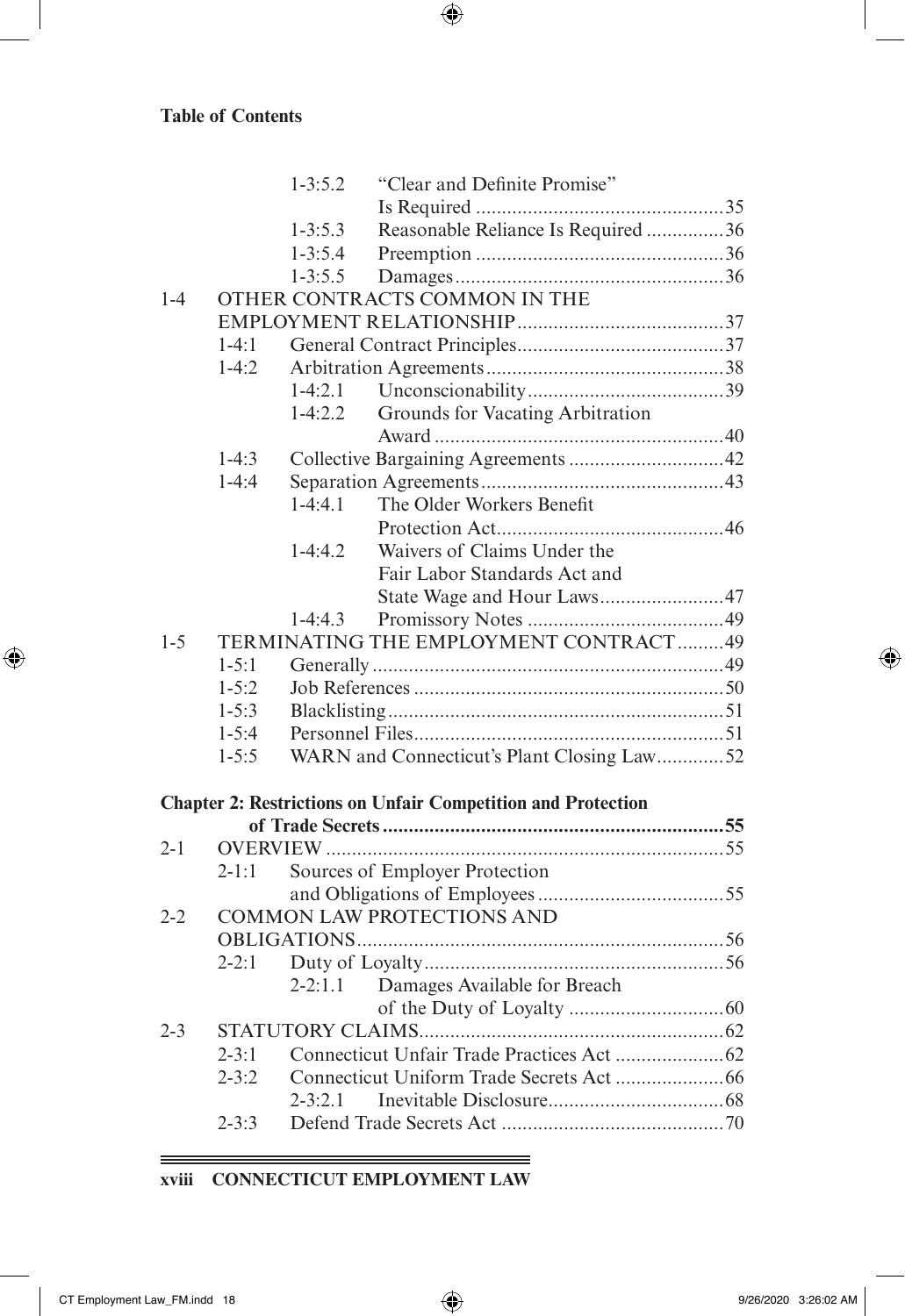| $2 - 4$ |           |             |                                                                   |  |
|---------|-----------|-------------|-------------------------------------------------------------------|--|
|         | $2-4:1$   |             |                                                                   |  |
|         |           | $2 - 4:1.1$ | <b>Statutory Limitations for Covenants</b>                        |  |
|         |           |             |                                                                   |  |
|         |           | $2-4:1.2$   |                                                                   |  |
|         |           | $2-4:1.3$   |                                                                   |  |
|         |           | $2-4:1.4$   | Reasonableness and the Burden                                     |  |
|         |           |             |                                                                   |  |
|         |           | $2-4:1.5$   | <b>Involuntary Separation From</b>                                |  |
|         |           |             |                                                                   |  |
|         |           | $2-4:1.6$   |                                                                   |  |
|         |           |             | 2-4:1.6a                                                          |  |
|         |           | $2-4:1.7$   |                                                                   |  |
|         |           | $2-4:1.8$   |                                                                   |  |
|         |           | $2-4:1.9$   |                                                                   |  |
|         |           | $2-4:1.10$  |                                                                   |  |
|         |           | $2-4:1.11$  |                                                                   |  |
|         | $2 - 4:2$ |             |                                                                   |  |
|         |           |             |                                                                   |  |
|         |           |             | Chapter 3: Public Policy, Whistleblower Protection, Retaliation97 |  |
| $3-1$   |           |             |                                                                   |  |
| $3 - 2$ |           |             |                                                                   |  |
|         | $3 - 2:1$ |             | Public Policy Exception to the At-Will Doctrine98                 |  |
|         | $3 - 2:2$ |             | Application to At-Will Employees Only 102                         |  |
|         | $3 - 2:3$ |             |                                                                   |  |
|         | $3 - 2:4$ |             | Impact of Other State Statutes Prohibiting                        |  |
|         |           |             |                                                                   |  |
|         | $3 - 2:5$ |             | Retaliation for Refusal to Engage in                              |  |
|         |           |             |                                                                   |  |
|         | $3 - 2:6$ |             |                                                                   |  |
|         | $3 - 2:7$ |             | Retaliation for Exercising Personal Rights 105                    |  |
|         | $3 - 2:8$ |             |                                                                   |  |
|         | $3 - 2:9$ |             |                                                                   |  |
| $3 - 3$ |           |             | STATUTORY WHISTLEBLOWER PROTECTION110                             |  |
|         | $3 - 3:1$ |             |                                                                   |  |
|         | $3 - 3:2$ |             | Coverage of Connecticut General                                   |  |
|         |           |             |                                                                   |  |
|         |           | $3 - 3:2.1$ | Application of the McDonnell Douglas                              |  |
|         |           |             | Burden-Shifting Analysis 113                                      |  |
|         |           | $3 - 3:2.2$ | Exhaustion of Remedies114                                         |  |
|         |           | $3 - 3:2.3$ | Procedure for Filing and Damages                                  |  |
|         |           |             |                                                                   |  |
|         |           |             |                                                                   |  |

 $\bigoplus$ 

**CONNECTICUT EMPLOYMENT LAW xix**

 $\overline{\phantom{a}}$ 

 $\bigoplus$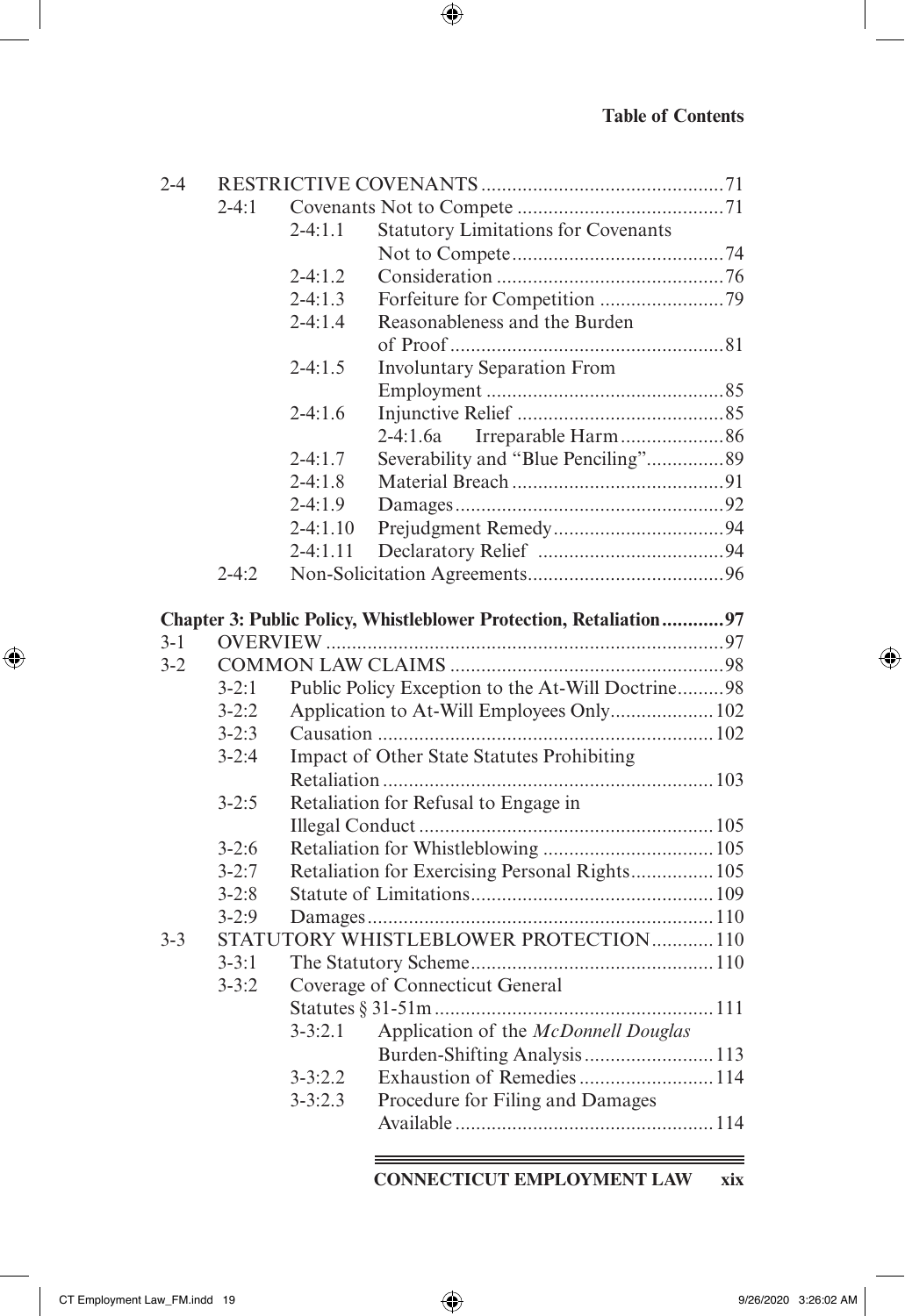|         | $3 - 3:3$ |                   | Retaliation for Exercising Right to Freedom                  |  |
|---------|-----------|-------------------|--------------------------------------------------------------|--|
|         |           |                   | of Religion, Speech, and Assembly115                         |  |
|         |           | $3 - 3:3.1$       |                                                              |  |
|         |           | $3 - 3:3.2$       | Proving a Claim Under § 31-51q  120                          |  |
|         |           | $3 - 3:3.3$       | <b>Conduct That Substantially Interferes</b>                 |  |
|         |           |                   | With Performance or Working                                  |  |
|         |           |                   |                                                              |  |
| $3-4$   |           |                   | WORKERS' COMPENSATION RETALIATION  121                       |  |
|         | $3-4:1$   |                   | Connecticut General Statutes § 31-290a 121                   |  |
|         |           | $3-4:1.1$         |                                                              |  |
|         |           | $3-4:1.2$         |                                                              |  |
|         |           | $3-4:1.3$         | Burden-Shifting Methodology  123                             |  |
|         |           | $3-4:1.4$         |                                                              |  |
|         |           | $3-4:1.5$         |                                                              |  |
| $3 - 5$ |           |                   | RETALIATION AGAINST WITNESSES AND                            |  |
|         |           |                   |                                                              |  |
| $3-6$   |           |                   |                                                              |  |
|         |           |                   |                                                              |  |
|         |           |                   | Chapter 4: The Connecticut Fair Employment Practices Act 129 |  |
| $4 - 1$ |           |                   |                                                              |  |
|         | $4 - 1:1$ |                   |                                                              |  |
|         | $4 - 1:2$ |                   | Scope of Coverage of the CFEPA  136                          |  |
|         | $4 - 1:3$ |                   |                                                              |  |
|         | $4-1:4$   |                   |                                                              |  |
|         | $4-1:5$   |                   |                                                              |  |
| $4 - 2$ |           |                   |                                                              |  |
|         | $4 - 2:1$ |                   |                                                              |  |
|         |           | $4 - 2:1.1$       |                                                              |  |
|         | $4 - 2:2$ |                   |                                                              |  |
|         |           | $4 - 2:2.1$       | Reverse Discrimination 146                                   |  |
|         | $4 - 2:3$ |                   |                                                              |  |
|         | $4 - 2:4$ |                   | Religious Discrimination and/or Creed 147                    |  |
|         |           | $4 - 2 \cdot 4$ 1 | Reasonable Accommodation for                                 |  |
|         |           |                   |                                                              |  |
|         |           | $4 - 2:4.2$       |                                                              |  |
|         | $4 - 2:5$ |                   |                                                              |  |
|         |           | $4 - 2:5.1$       | CFEPA Exceptions to Age                                      |  |
|         |           |                   |                                                              |  |
|         | $4 - 2:6$ |                   |                                                              |  |
|         |           | $4-2:6.1$         |                                                              |  |
|         |           | $4 - 2:6.2$       | Accommodation Requirements for                               |  |
|         |           |                   |                                                              |  |
|         |           |                   |                                                              |  |

 $\bigoplus$ 

**xx CONNECTICUT EMPLOYMENT LAW**

 $\equiv$ 

 $\bigoplus$ 

 $\bigoplus$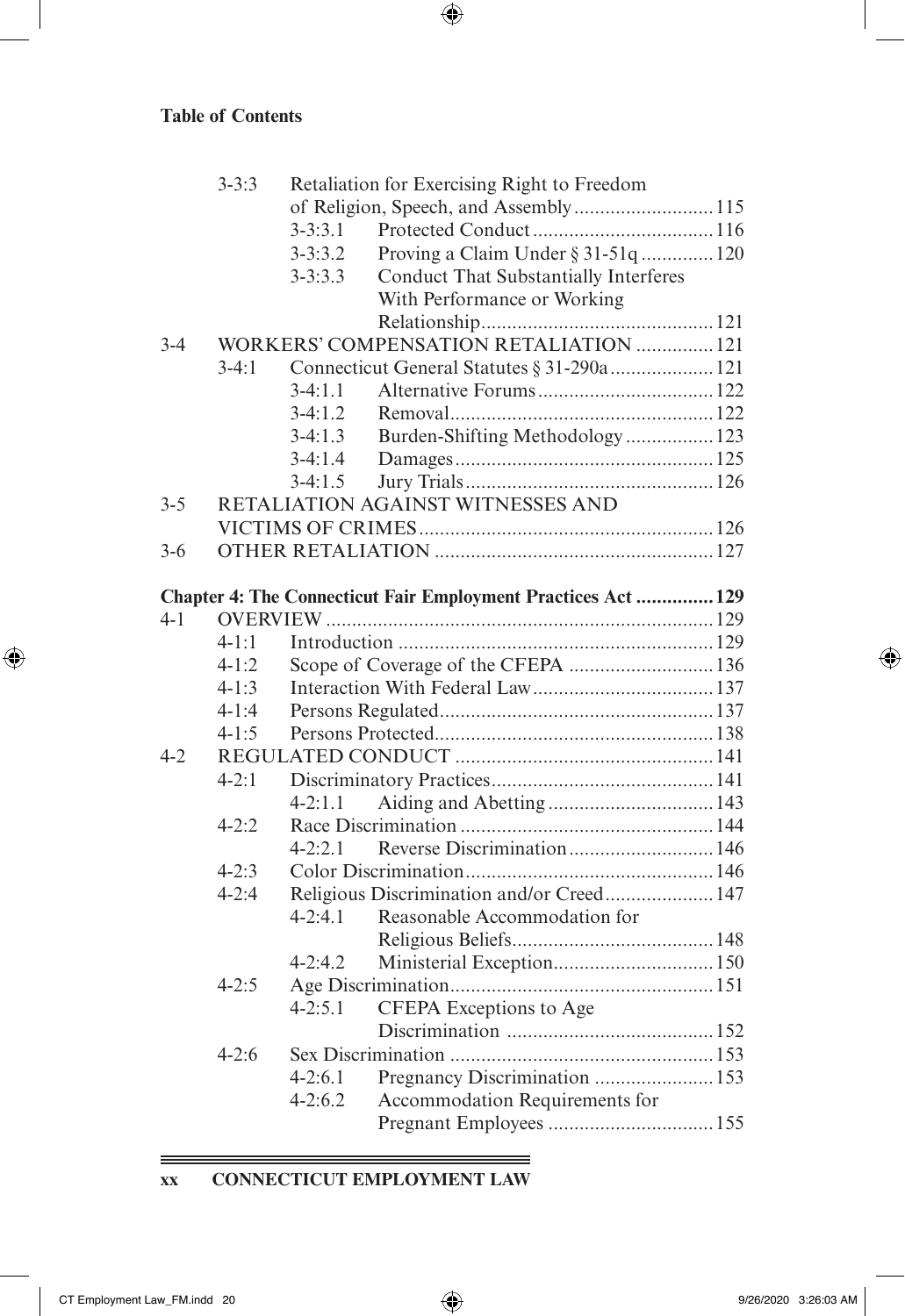|         |            | $4 - 2:6.3$ |                                             |  |
|---------|------------|-------------|---------------------------------------------|--|
|         |            | $4 - 2:6.4$ | Quid Pro Quo Claims  156                    |  |
|         |            | $4 - 2:6.5$ | Hostile Work Environment 157                |  |
|         |            | $4 - 2:6.6$ |                                             |  |
|         |            | $4 - 2:6.7$ | Preventing and Correcting Sexually          |  |
|         |            |             |                                             |  |
|         |            | $4 - 2:6.8$ |                                             |  |
|         | $4 - 2:7$  |             |                                             |  |
|         |            | $4 - 2:7.1$ |                                             |  |
|         |            | $4 - 2:7.2$ | "Regarded As" Physically Disabled 168       |  |
|         |            | $4 - 2:7.3$ |                                             |  |
|         |            | $4 - 2:7.4$ | Intellectual Disability 169                 |  |
|         |            | $4 - 2:7.5$ |                                             |  |
|         |            | $4 - 2:7.6$ | Reasonably Accommodating Disabilities       |  |
|         |            |             |                                             |  |
|         | $4 - 2:8$  |             |                                             |  |
|         | $4 - 2:9$  |             |                                             |  |
|         | $4 - 2:10$ |             |                                             |  |
|         | $4 - 2:11$ |             |                                             |  |
|         | $4 - 2:12$ |             |                                             |  |
| $4 - 3$ |            |             |                                             |  |
|         | $4 - 3:1$  |             | Legal Analysis Applicable to Claims         |  |
|         |            |             |                                             |  |
|         | $4 - 3:2$  |             |                                             |  |
|         |            | $4 - 3:2.1$ | The Burden-Shifting Analysis of             |  |
|         |            |             | McDonnell Douglas and Burdine 182           |  |
|         |            | $4 - 3:2.2$ | Same Actor Inference  187                   |  |
|         |            | $4 - 3:2.3$ |                                             |  |
|         | $4 - 3:3$  |             |                                             |  |
|         | $4 - 3:4$  |             |                                             |  |
| $4-4$   |            |             | THE CHRO AND THE ADMINISTRATIVE PROCESS 192 |  |
|         | $4-4:1$    |             |                                             |  |
|         | $4 - 4:2$  |             |                                             |  |
|         |            | $4 - 4:2.1$ |                                             |  |
|         |            | $4 - 4:2.2$ | Continuing Violations 194                   |  |
|         |            | $4 - 4:2.3$ | Relation Back Doctrine  194                 |  |
|         | $4 - 4:3$  |             |                                             |  |
|         | $4 - 4:4$  |             | Mandatory Mediation Conference  197         |  |
|         | $4 - 4:5$  |             |                                             |  |
|         | $4-4:6$    |             |                                             |  |
|         | $4 - 4:7$  |             | Proceedings After a Finding of Reasonable   |  |
|         |            |             |                                             |  |

 $\bigoplus$ 

#### <u> 1989 - Johann Barn, mars an t-Amerikaansk politiker (</u> **CONNECTICUT EMPLOYMENT LAW xxi**

 $\overline{\phantom{a}}$ 

 $\bigoplus$ 

 $\bigoplus$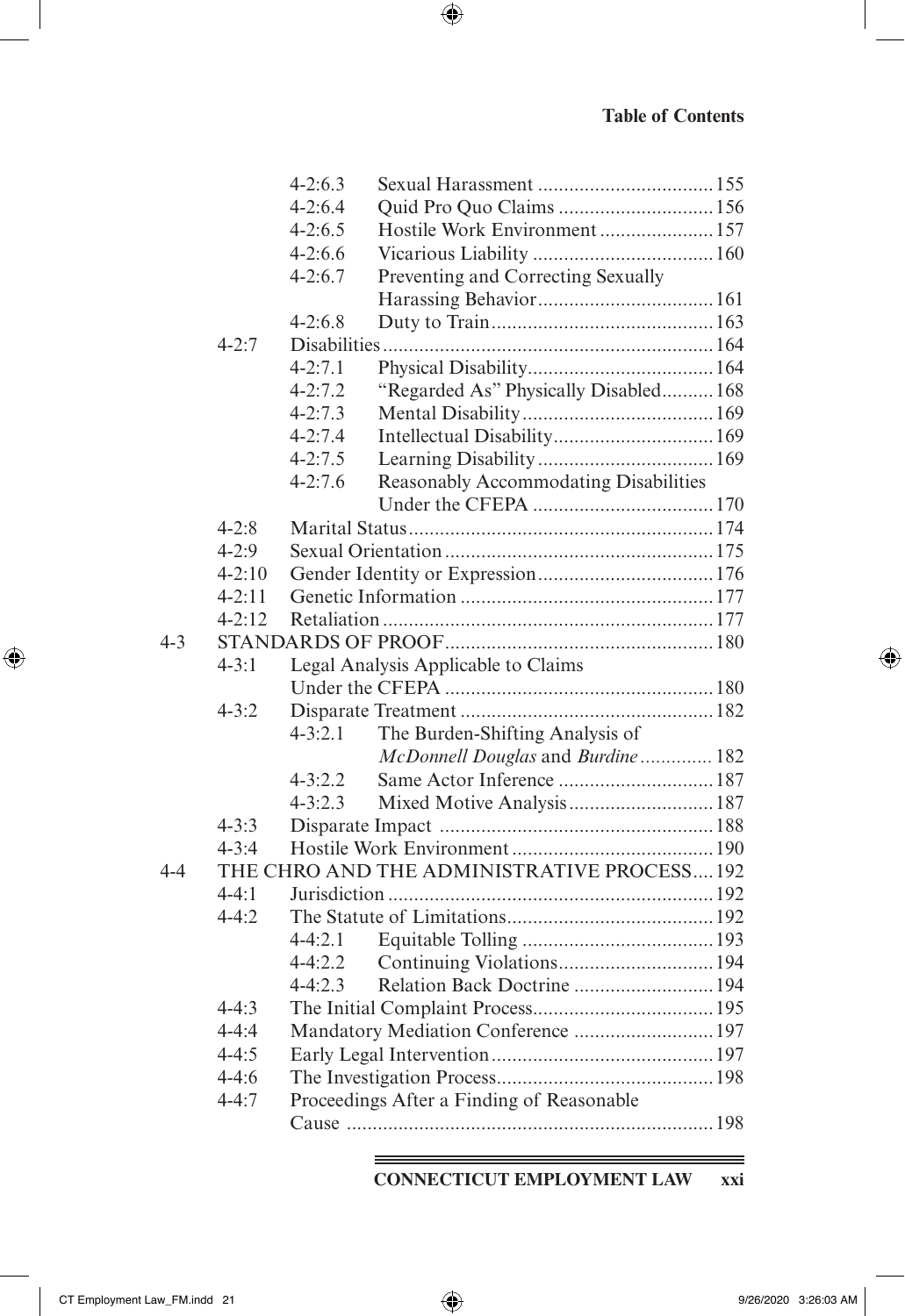$\overline{\phantom{a}}$ 

 $\bigoplus$ 

|         | $4 - 4:8$  |             | Proceedings After a Finding of No                |  |
|---------|------------|-------------|--------------------------------------------------|--|
|         |            |             |                                                  |  |
|         | $4 - 4:9$  |             | Confidentiality of CHRO Proceedings202           |  |
|         | $4 - 4:10$ |             |                                                  |  |
|         | $4 - 4:11$ |             |                                                  |  |
| $4 - 5$ |            |             |                                                  |  |
|         | $4 - 5:1$  |             |                                                  |  |
|         | $4 - 5:2$  |             |                                                  |  |
|         |            | $4 - 5:2.1$ |                                                  |  |
|         |            | $4 - 5:2.2$ |                                                  |  |
|         |            | $4 - 5:2.3$ |                                                  |  |
|         |            | $4 - 5:2.4$ | Emotional Distress Damages207                    |  |
|         |            | $4 - 5:2.5$ |                                                  |  |
|         |            | $4 - 5:2.6$ |                                                  |  |
|         |            | $4 - 5:2.7$ |                                                  |  |
|         | $4 - 5.3$  |             |                                                  |  |
|         |            | $4 - 5:3.1$ |                                                  |  |
|         |            | $4 - 5:3.2$ |                                                  |  |
|         |            | $4 - 5:3.3$ |                                                  |  |
|         |            | $4 - 5:3.4$ | Emotional Distress Damages211                    |  |
|         |            | $4 - 5:3.5$ |                                                  |  |
|         |            | $4 - 5:3.6$ |                                                  |  |
| $4-6$   |            |             |                                                  |  |
| $4 - 7$ |            |             |                                                  |  |
|         |            |             |                                                  |  |
| $5 - 1$ |            |             | INTENTIONAL INFLICTION OF EMOTIONAL              |  |
|         |            |             |                                                  |  |
|         | $5 - 1:1$  |             |                                                  |  |
|         | $5 - 1:2$  |             |                                                  |  |
|         | $5 - 1:3$  |             |                                                  |  |
|         |            | $5-1:3.1$   | Misleading Conduct/                              |  |
|         |            |             |                                                  |  |
|         |            | 5-1:3.2     | Discriminatory/Unkind/Unfair                     |  |
|         |            |             |                                                  |  |
|         |            | 5-1:3.3     | Rough Treatment by the Employer 221              |  |
|         |            | $5 - 1:3.4$ | Harassment/Sexual Harassment 222                 |  |
|         | $5-1:4$    |             | Statute of Limitations for Claims of Intentional |  |
|         |            |             |                                                  |  |
| $5 - 2$ |            |             | NEGLIGENT INFLICTION OF EMOTIONAL                |  |
|         |            |             |                                                  |  |
|         | $5 - 2:1$  |             |                                                  |  |
|         |            |             |                                                  |  |

 $\bigoplus$ 

#### **xxii CONNECTICUT EMPLOYMENT LAW**

<u> 1989 - Johann Barn, mars eta bainar eta idazlea (h. 1989).</u>

 $\equiv$ 

===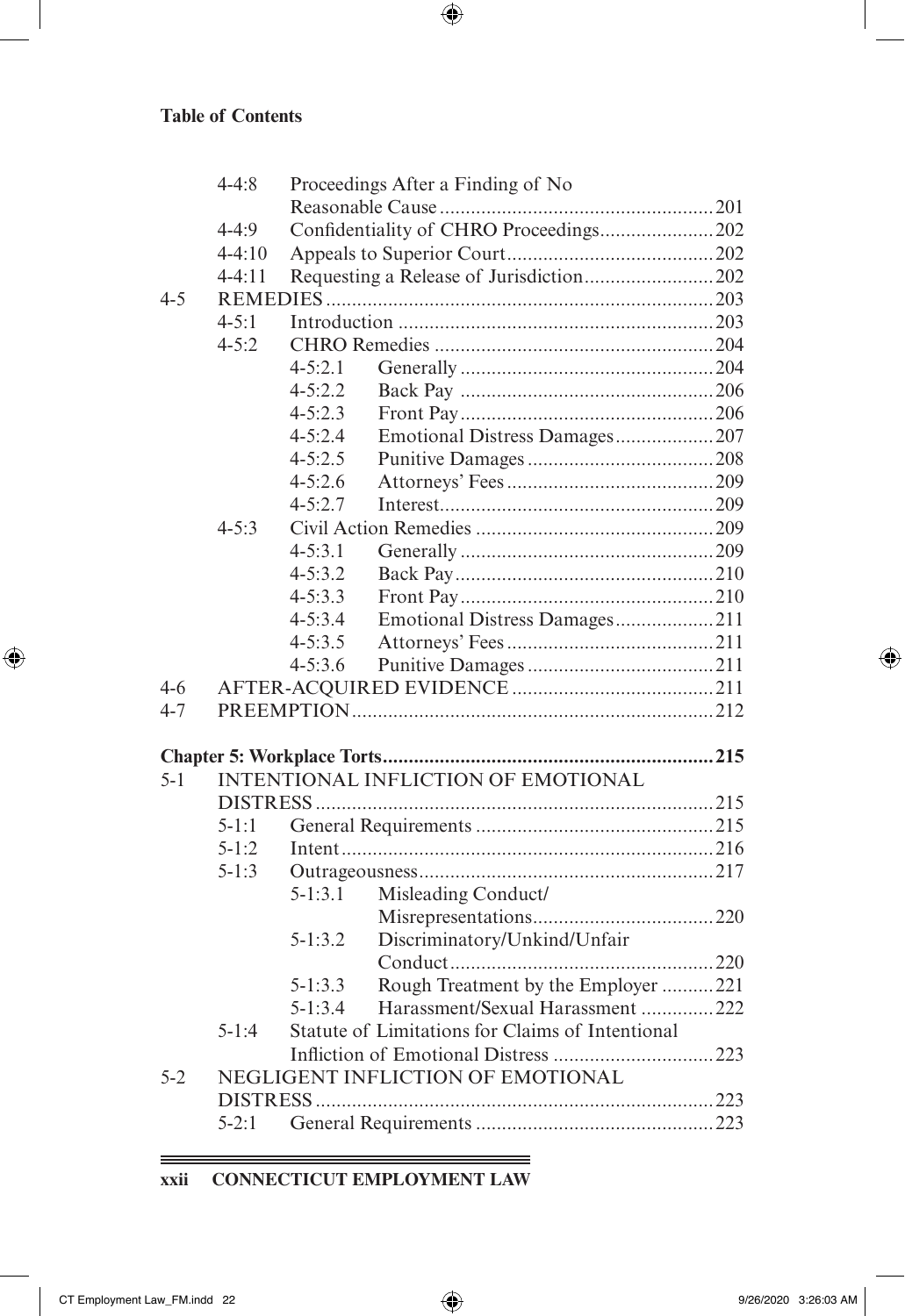I

 $\bigoplus$ 

|         | $5 - 2:2$ |                                            |  |
|---------|-----------|--------------------------------------------|--|
| $5 - 3$ |           | <b>IMPACT OF THE WORKERS' COMPENSATION</b> |  |
|         |           |                                            |  |
| $5 - 4$ |           |                                            |  |
|         | $5-4:1$   |                                            |  |
|         | $5 - 4:2$ |                                            |  |
|         | $5-4:3$   |                                            |  |
|         | $5-4:4$   |                                            |  |
|         | $5-4:5$   |                                            |  |
| $5 - 5$ |           |                                            |  |
|         | $5 - 5:1$ |                                            |  |
|         | $5 - 5:2$ |                                            |  |
|         | $5 - 5:3$ |                                            |  |
|         | $5 - 5:4$ |                                            |  |
|         |           | $5 - 5:4.1$                                |  |
|         | $5 - 5:5$ |                                            |  |
|         | $5 - 5:6$ |                                            |  |
|         | $5 - 5:7$ |                                            |  |
|         | $5 - 5:8$ |                                            |  |
| $5-6$   |           |                                            |  |
| $5 - 7$ |           |                                            |  |
|         | $5 - 7:1$ |                                            |  |
|         | $5 - 7:2$ |                                            |  |
|         | $5 - 7:3$ |                                            |  |
| $5 - 8$ |           |                                            |  |
|         | $5 - 8:1$ |                                            |  |
|         | $5 - 8:2$ |                                            |  |
|         | $5 - 8:3$ |                                            |  |
|         | $5 - 8:4$ |                                            |  |
|         | $5 - 8:5$ |                                            |  |
|         | $5 - 8:6$ | Negligent Hiring, Supervision and          |  |
|         |           |                                            |  |
|         |           |                                            |  |
|         |           |                                            |  |
| $6 - 1$ |           |                                            |  |
|         | $6 - 1:1$ |                                            |  |
| $6 - 2$ |           |                                            |  |
| $6 - 3$ |           |                                            |  |
| $6 - 4$ |           | EMPLOYEE SOCIAL MEDIA ACTIVITY 265         |  |
| $6 - 5$ |           |                                            |  |
| 6-6     |           |                                            |  |
| $6 - 7$ |           |                                            |  |
|         |           |                                            |  |

 $\bigoplus$ 

<u> 1989 - Johann Barnett, fransk politiker (d. 1989)</u> **CONNECTICUT EMPLOYMENT LAW xxiii** 

 $\overline{\phantom{a}}$ 

 $\bigoplus$ 

 $\bigoplus$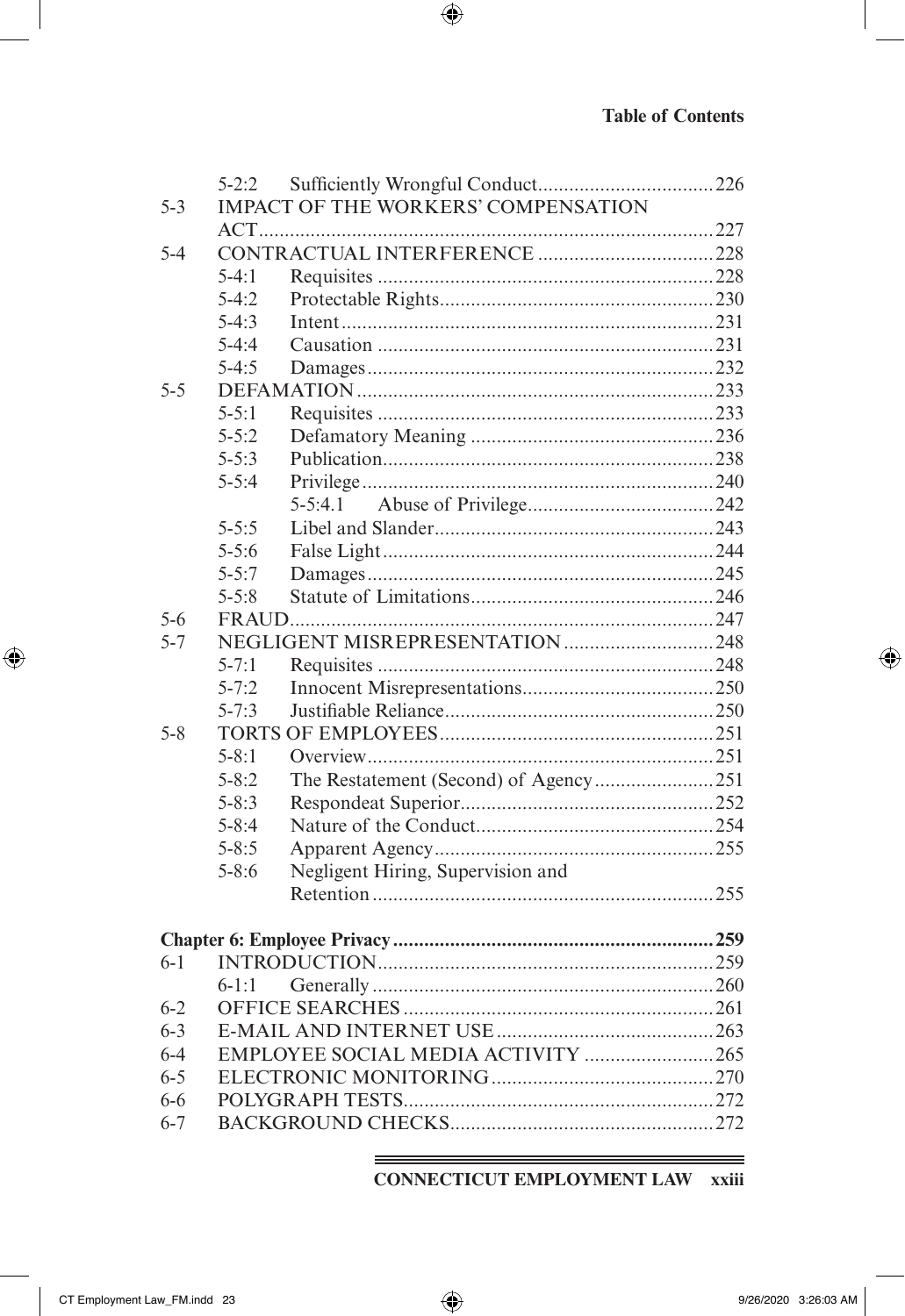$\overline{\phantom{a}}$ 

 $\bigoplus$ 

|          | $6 - 7:1$  |                                                     |  |
|----------|------------|-----------------------------------------------------|--|
| $6 - 8$  |            |                                                     |  |
|          | $6 - 8:1$  |                                                     |  |
|          | $6 - 8:2$  |                                                     |  |
|          |            | $6 - 8:2.1$                                         |  |
|          |            | $6 - 8:2.2$                                         |  |
|          |            | $6 - 8:2.3$<br>Post-Accident Testing Prohibited     |  |
|          |            | Absent Reasonable Suspicion 279                     |  |
|          |            | $6 - 8:2.4$                                         |  |
|          | $6 - 8:3$  |                                                     |  |
|          | $6 - 8:4$  |                                                     |  |
|          | $6 - 8:5$  |                                                     |  |
| $6 - 9$  |            | PRIVACY OF SOCIAL SECURITY NUMBERS                  |  |
|          |            | AND OTHER PERSONALLY IDENTIFYING                    |  |
|          |            |                                                     |  |
|          | $6-9:1$    |                                                     |  |
|          | $6 - 9:2$  |                                                     |  |
|          | $6-9:3$    |                                                     |  |
|          | $6-9:4$    |                                                     |  |
|          | $6 - 9:5$  |                                                     |  |
| $6 - 10$ |            | PRIVACY OF INFORMATION RELATED                      |  |
|          |            |                                                     |  |
|          | $6 - 10:1$ | HIV-Related Information Must Be                     |  |
|          |            |                                                     |  |
|          | $6 - 10:2$ | Disclosure Permitted in Limited Circumstances 289   |  |
|          | $6 - 10:3$ | Cautionary Notice Required When Making              |  |
|          |            |                                                     |  |
|          | $6-10:4$   |                                                     |  |
|          |            |                                                     |  |
| $7 - 1$  |            |                                                     |  |
| $7 - 2$  |            | FEDERAL FAMILY AND MEDICAL                          |  |
|          |            |                                                     |  |
|          | $7 - 2:1$  |                                                     |  |
|          | $7 - 2:2$  |                                                     |  |
|          | $7 - 2:3$  |                                                     |  |
|          | $7 - 2:4$  |                                                     |  |
|          | $7 - 2:5$  |                                                     |  |
|          | $7-2:6$    |                                                     |  |
|          |            | Employee Notice of Need for Leave  300<br>$7-2:6.1$ |  |
|          |            | Employer Notices to the Employee302<br>$7 - 2:6.2$  |  |
|          |            | $7-2:6.3$                                           |  |

 $\bigoplus$ 

**xxiv CONNECTICUT EMPLOYMENT LAW**

<u> 1989 - Johann Barn, mars eta biztanleria (h. 1989).</u>

 $\equiv$ \_\_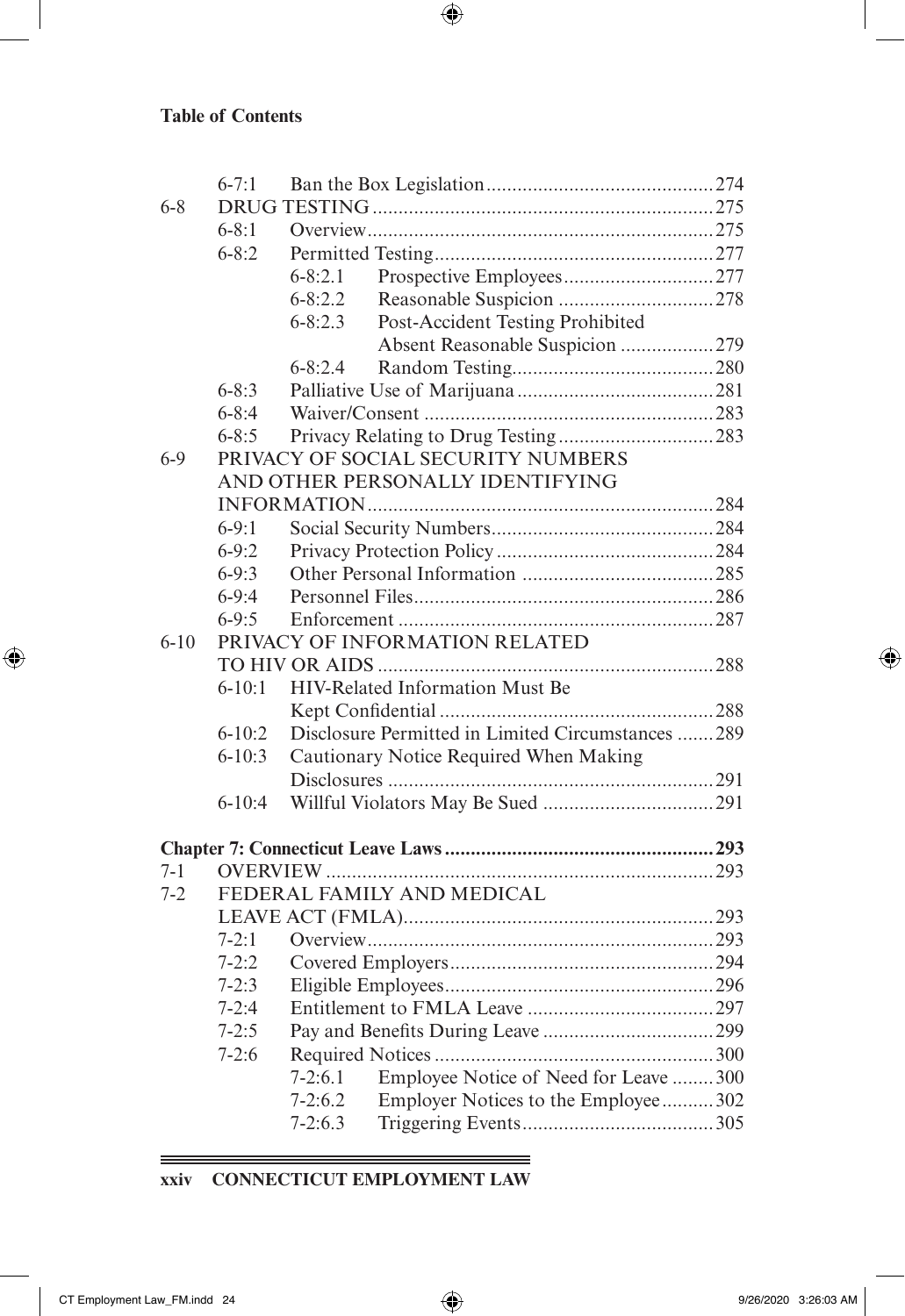|         |            | $7-2:6.4$   |                                             |  |
|---------|------------|-------------|---------------------------------------------|--|
|         | $7 - 2:7$  |             | Intermittent or Reduced Schedule Leave  306 |  |
|         | $7-2:8$    |             |                                             |  |
|         | $7-2:9$    |             |                                             |  |
| $7 - 3$ |            |             | CONNECTICUT FAMILY AND MEDICAL              |  |
|         |            |             |                                             |  |
|         | $7 - 3:1$  |             |                                             |  |
|         | $7 - 3:2$  |             | Employers Covered Under the CT FMLA310      |  |
|         |            | $7 - 3:2.1$ | The 75-Employee Threshold 311               |  |
|         |            | $7 - 3:2.2$ | Successors in Interest to a Covered         |  |
|         |            |             |                                             |  |
|         |            | $7 - 3:2.3$ |                                             |  |
|         | $7 - 3:3$  |             | Eligibility Requirements for Employees 313  |  |
|         | $7 - 3:4$  |             | Qualifying Reasons for CT FMLA Leave314     |  |
|         |            | $7 - 3:4.1$ | Serious Health Condition 315                |  |
|         | $7 - 3:5$  |             |                                             |  |
|         |            | $7 - 3:5.1$ | Limits on Leave Taken for the Birth         |  |
|         |            |             | or Placement of a Child With the            |  |
|         |            |             |                                             |  |
|         |            | $7 - 3:5.2$ | Limitations on Leave When                   |  |
|         |            |             | Two Parents Work for the Same               |  |
|         |            |             |                                             |  |
|         |            | $7 - 3:5.3$ | Intermittent and Reduced                    |  |
|         |            |             |                                             |  |
|         | $7 - 3:6$  |             | Employee Notice to the Employer of the Need |  |
|         |            |             |                                             |  |
|         | $7 - 3:7$  |             | Employer Notice to an Employee Requesting   |  |
|         |            |             |                                             |  |
|         |            | $7 - 3:7.1$ | Contents of the Notice to Employees         |  |
|         |            |             | and Medical Certifications320               |  |
|         |            | $7 - 3:7.2$ | Retroactive Designation of CT FMLA          |  |
|         |            |             | Leave Is Generally Not Permissible321       |  |
|         | $7 - 3:8$  |             | Pay and Benefits During CT FMLA Leave322    |  |
|         |            | $7 - 3:8.1$ | Substitution of Paid Leave322               |  |
|         |            | $7 - 3:8.2$ |                                             |  |
|         |            | $7 - 3:8.3$ |                                             |  |
|         | $7 - 3:9$  |             | Employee Rights Upon Return From            |  |
|         |            |             |                                             |  |
|         |            | $7 - 3:9.1$ |                                             |  |
|         |            | $7 - 3:9.2$ | Benefits Upon Return From Leave  325        |  |
|         | $7 - 3:10$ |             | Recordkeeping and Posted Notices Under      |  |
|         |            |             |                                             |  |
|         |            |             |                                             |  |

 $\bigoplus$ 

<u> 1989 - Johann Stein, marwolaethau a bhann an t-Amhair an t-Amhair an t-Amhair an t-Amhair an t-Amhair an t-A</u> **CONNECTICUT EMPLOYMENT LAW xxv**

 $\overline{\phantom{a}}$ 

 $\bigoplus$ 

 $\bigoplus$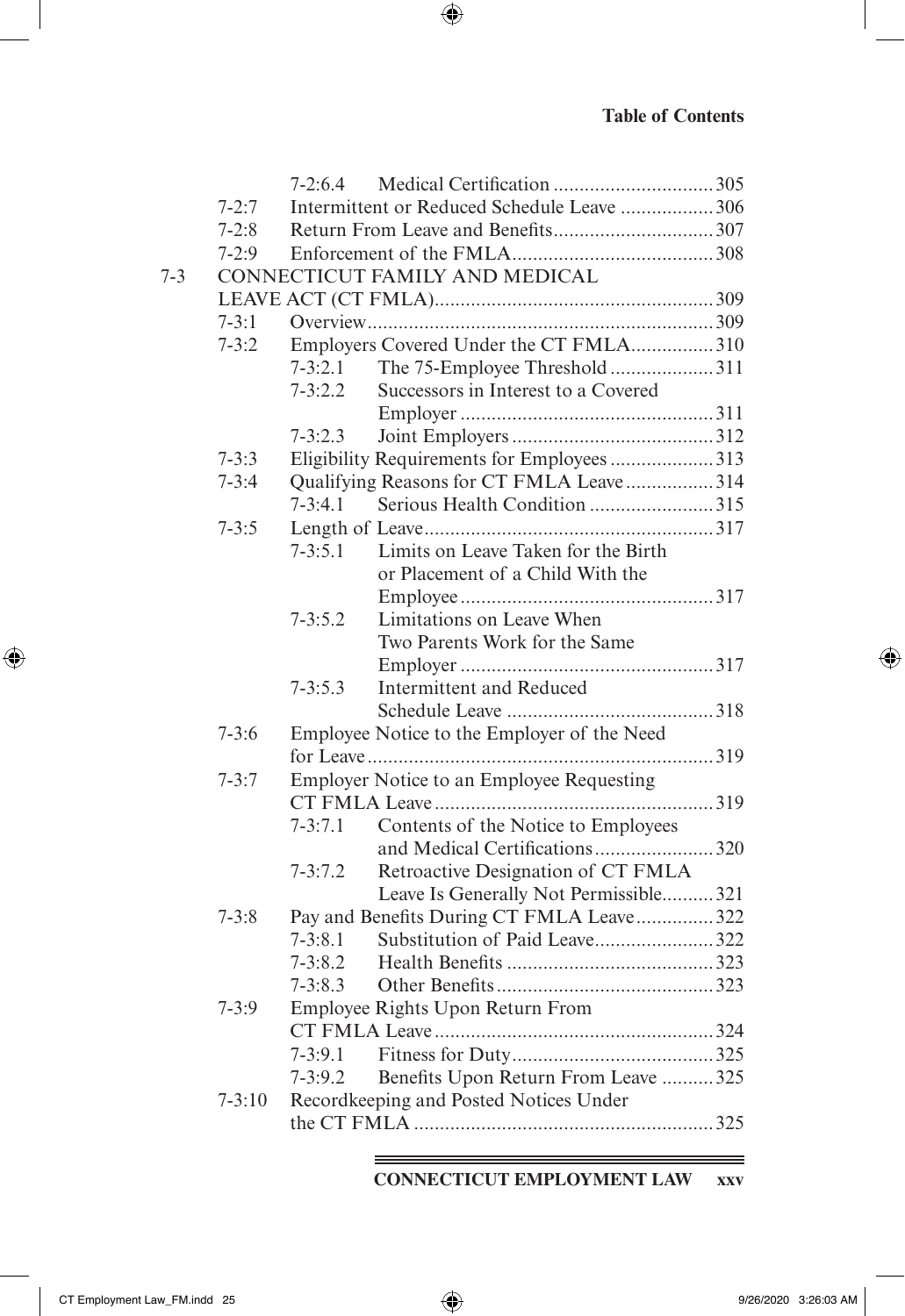$\overline{\phantom{a}}$ 

 $\bigoplus$ 

|         | $7 - 3:11$                                     |             |                                              |  |  |
|---------|------------------------------------------------|-------------|----------------------------------------------|--|--|
| $7 - 4$ |                                                |             | <b>INTERACTION BETWEEN FEDERAL AND</b>       |  |  |
|         |                                                |             |                                              |  |  |
|         | $7-4:1$                                        |             |                                              |  |  |
| $7 - 5$ |                                                |             | CONNECTICUT PAID SICK LEAVE ACT328           |  |  |
|         | $7 - 5:1$                                      |             |                                              |  |  |
|         | $7 - 5:2$                                      |             |                                              |  |  |
|         |                                                | $7 - 5:2.1$ | Employees Eligible for Paid Leave  330       |  |  |
|         |                                                | $7 - 5:2.2$ | Accrual of Paid Sick Leave331                |  |  |
|         | $7 - 5:3$                                      |             | Circumstances for Using Paid Sick Leave  332 |  |  |
|         |                                                | $7 - 5:3.1$ | Reasons for Using Paid Sick Leave  332       |  |  |
|         |                                                | $7 - 5:3.2$ | Request for Paid Sick Leave and              |  |  |
|         |                                                |             | Medical Documentation 334                    |  |  |
|         |                                                | $7 - 5:3.3$ | Compliance of Existing Paid                  |  |  |
|         |                                                |             |                                              |  |  |
|         | $7 - 5:4$                                      |             |                                              |  |  |
| 7-6     |                                                |             | PREGNANCY LEAVE IN CONNECTICUT 337           |  |  |
|         | $7-6:1$                                        |             |                                              |  |  |
|         |                                                | $7-6:1.1$   |                                              |  |  |
|         | $7 - 6:2$                                      |             | What Is a Reasonable Leave of Absence?337    |  |  |
|         | $7 - 6:3$                                      |             |                                              |  |  |
| $7 - 7$ |                                                |             |                                              |  |  |
|         | $7 - 7:1$<br>Uniformed Services Employment and |             |                                              |  |  |
|         |                                                |             | Reemployment Rights Act (USERRA) 338         |  |  |
|         |                                                | $7 - 7:1.1$ | General Requirements 338                     |  |  |
|         |                                                | $7 - 7:1.2$ |                                              |  |  |
|         |                                                | $7 - 7:1.3$ | Employees Eligible for Leave 339             |  |  |
|         |                                                | $7 - 7:1.4$ |                                              |  |  |
|         |                                                | $7 - 7:1.5$ | Notice of Need for Leave341                  |  |  |
|         |                                                | $7 - 7:1.6$ | Pay and Benefits Following Leave  342        |  |  |
|         |                                                | $7 - 7:1.7$ | <b>Reemployment Following Military</b>       |  |  |
|         |                                                |             |                                              |  |  |
|         |                                                | $7 - 7:1.8$ | Protection From Discrimination346            |  |  |
|         |                                                | $7 - 7:1.9$ | <b>USERRA Preempts State Laws That</b>       |  |  |
|         |                                                |             | Provide Less Protection 347                  |  |  |
|         | $7 - 7:2$                                      |             | Connecticut Leave to Attend National         |  |  |
|         |                                                |             |                                              |  |  |
| $7 - 8$ |                                                |             | OTHER CONNECTICUT STATE LEAVE LAWS 348       |  |  |
|         | $7 - 8:1$                                      |             | Leave for Victims of Family Violence 348     |  |  |
|         |                                                | $7 - 8:1.1$ | General Requirements 348                     |  |  |
|         |                                                | $7 - 8:1.2$ |                                              |  |  |
|         |                                                | $7 - 8:1.3$ | Length of Leave, Pay and Benefits  349       |  |  |

 $\bigoplus$ 

**xxvi CONNECTICUT EMPLOYMENT LAW**

<u> 1989 - Johann Barn, mars eta biztanleria (h. 1989).</u>

 $\equiv$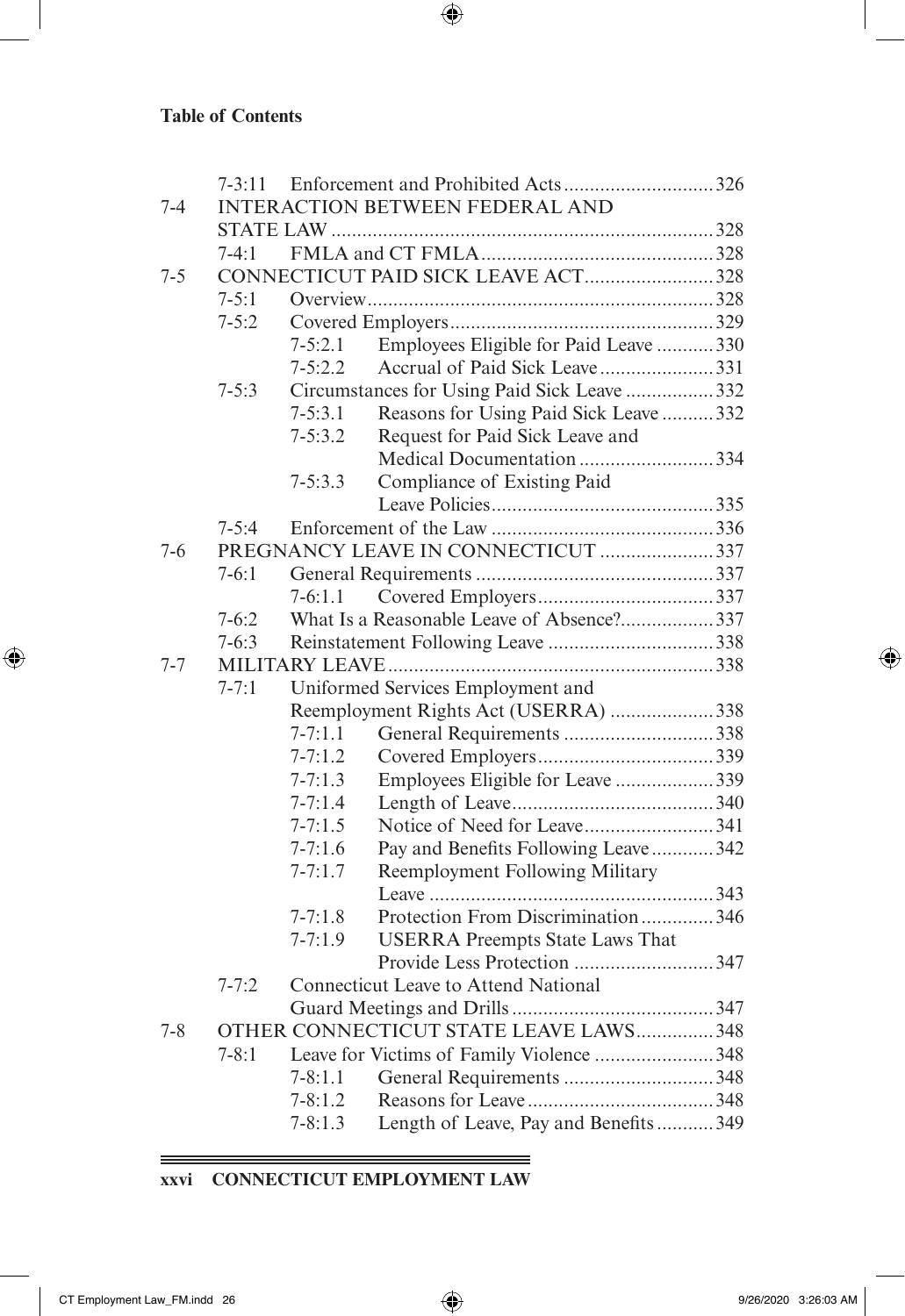$\overline{\phantom{a}}$ 

 $\bigoplus$ 

|       |           | $7 - 8:1.4$ |                                                   |  |
|-------|-----------|-------------|---------------------------------------------------|--|
|       |           | $7 - 8:1.5$ | Cause of Action for Retaliation350                |  |
|       | $7 - 8:2$ |             | Leave to Serve as a Witness or Attend Court350    |  |
|       | $7 - 8:3$ |             | Leave of Absence for Employees Elected to         |  |
|       |           |             |                                                   |  |
|       | $7 - 8:4$ |             |                                                   |  |
|       | $7 - 8:5$ |             | Leave for Employees Who Are Volunteer             |  |
|       |           |             | Firefighters or Members of Volunteer              |  |
|       |           |             |                                                   |  |
|       |           |             |                                                   |  |
|       |           |             |                                                   |  |
| 8-1   |           |             |                                                   |  |
|       | $8 - 1:1$ |             |                                                   |  |
|       | $8-1:2$   |             |                                                   |  |
| $8-2$ |           |             |                                                   |  |
|       | $8-2:1$   |             |                                                   |  |
|       | $8-2:2$   |             |                                                   |  |
|       | $8 - 2:3$ |             | Waiver of Weekly Payment Requirement358           |  |
|       | $8-2:4$   |             | Timing of Commission and Bonus Payments  358      |  |
|       | $8 - 2:5$ |             | Termination or Suspension of Employee359          |  |
|       | $8-2:6$   |             |                                                   |  |
|       | $8-2:7$   |             |                                                   |  |
|       | $8-2:8$   |             |                                                   |  |
|       |           | $8-2:8.1$   | Withholding or Diverting of Wages361              |  |
|       |           | $8-2:8.2$   |                                                   |  |
|       |           | $8 - 2:8.3$ |                                                   |  |
|       |           | $8-2:8.4$   |                                                   |  |
|       |           | $8-2:8.5$   |                                                   |  |
|       |           | $8-2:8.6$   | Other Permissible Deductions 364                  |  |
|       |           | $8 - 2:8.7$ | Impermissible Withholdings 364                    |  |
|       |           | $8-2:8.8$   | Payment for Medical Examinations365               |  |
| $8-3$ |           |             | MINIMUM WAGE AND OVERTIME OBLIGATIONS365          |  |
|       | $8 - 3:1$ |             |                                                   |  |
|       | $8 - 3:2$ |             |                                                   |  |
|       | $8 - 3:3$ |             | Exceptions to Minimum Wage Rate367                |  |
|       |           | $8 - 3:3.1$ | Minors and Certain Disabled                       |  |
|       |           |             |                                                   |  |
|       |           | $8 - 3:3.2$ |                                                   |  |
|       |           | $8 - 3:3.3$ | Students, Interns, and Apprentices 369            |  |
|       | $8 - 3:4$ |             |                                                   |  |
|       | $8 - 3:5$ |             | Piece Work, Commissions, and Incentive Plans  370 |  |
|       | $8 - 3:6$ |             |                                                   |  |

 $\bigoplus$ 

<u> 1989 - Johann Barnett, fransk politiker (d. 1989)</u> **CONNECTICUT EMPLOYMENT LAW xxvii**

 $\overline{\phantom{a}}$ 

 $\bigoplus$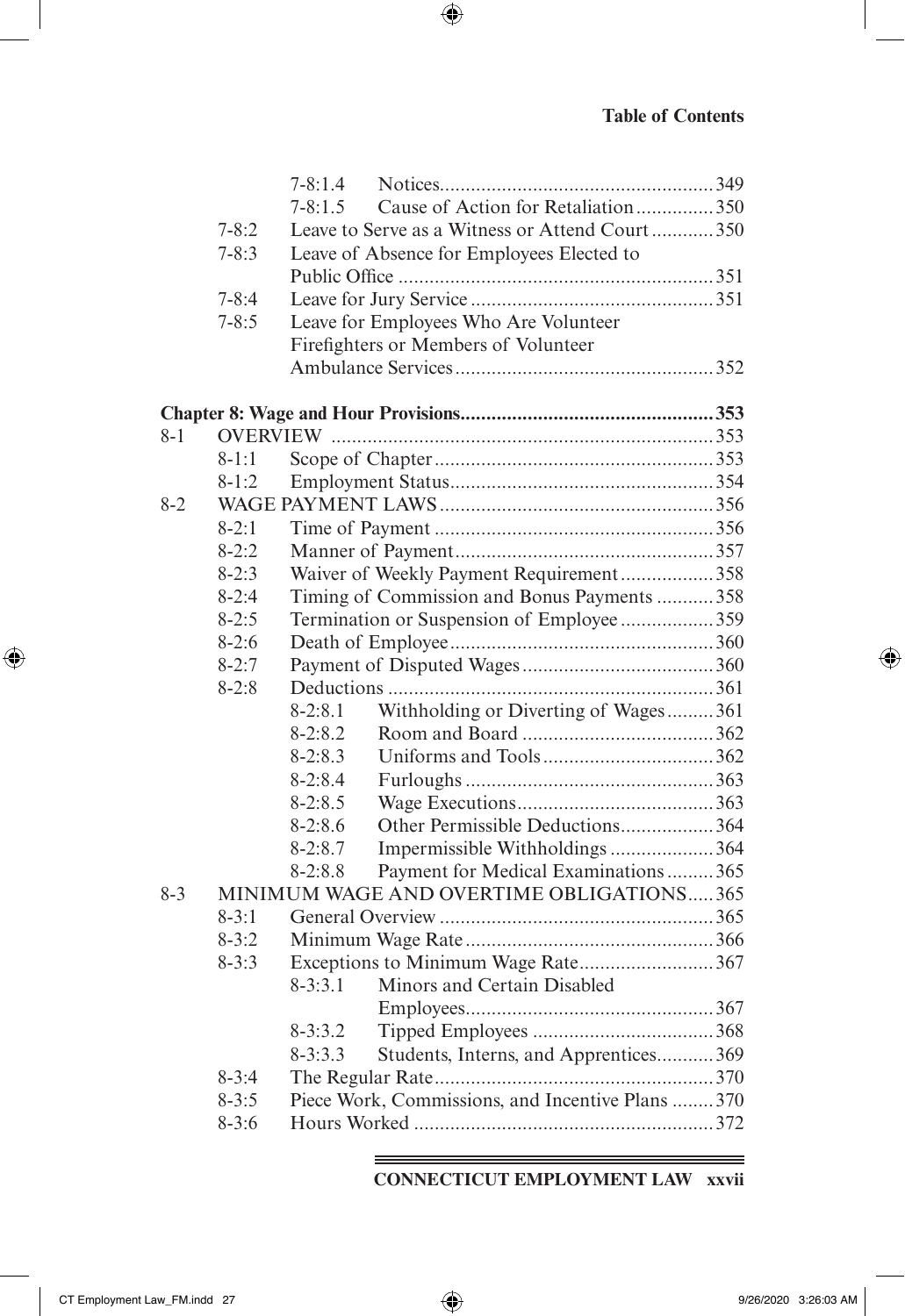$\overline{\phantom{a}}$ 

 $\bigoplus$ 

|         | $8 - 3:7$  |              |                                            |  |
|---------|------------|--------------|--------------------------------------------|--|
|         | $8 - 3:8$  |              |                                            |  |
|         |            | $8 - 3:8.1$  | Reporting to Work at a Location            |  |
|         |            |              | Other Than Usual Place of Employment375    |  |
|         |            | $8 - 3:8.2$  | Commuting Time and Use of                  |  |
|         |            |              |                                            |  |
|         |            | $8 - 3:8.3$  | Payment for Travel Time When               |  |
|         |            |              | the Employee Is on Call376                 |  |
|         |            | $8 - 3:8.4$  |                                            |  |
|         |            | $8 - 3:8.5$  | Expenses Related to Travel378              |  |
|         | $8 - 3:9$  |              |                                            |  |
|         | $8 - 3:10$ |              |                                            |  |
|         |            | $8-3:10.1$   |                                            |  |
|         |            | $8-3:10.2$   | Commissioned Employees 380                 |  |
|         |            | $8 - 3:10.3$ | Restaurant and Hotel Industries380         |  |
|         |            | $8-3:10.4$   |                                            |  |
|         |            | $8 - 3:10.5$ | Salaried Non-Exempt Employees 381          |  |
|         |            | $8-3:10.6$   |                                            |  |
|         | $8 - 3:11$ |              | Limitations and Exceptions to Overtime383  |  |
|         |            | $8 - 3:11.1$ | Limitations on Overtime Hours383           |  |
|         |            | $8 - 3:11.2$ | <b>Exceptions to Overtime Requirements</b> |  |
|         |            |              | Under Connecticut Law384                   |  |
| $8 - 4$ |            |              |                                            |  |
|         | $8-4:1$    |              |                                            |  |
|         | $8-4:2$    |              |                                            |  |
|         | $8-4:3$    |              |                                            |  |
|         | $8-4:4$    |              |                                            |  |
|         | $8-4:5$    |              |                                            |  |
|         | $8-4:6$    |              |                                            |  |
|         |            | $8-4:6.1$    | Making Sales or Obtaining Orders  392      |  |
|         |            | $8-4:6.2$    | Work Must Be Performed Away From           |  |
|         |            |              | the Employer's Place of Business  393      |  |
|         |            | $8-4:6.3$    | Promotional Work May Be                    |  |
|         |            |              |                                            |  |
|         |            | $8-4:6.4$    | Drivers Who Are Engaged in Sales           |  |
|         |            |              |                                            |  |
| $8 - 5$ |            |              |                                            |  |
|         | $8 - 5:1$  |              |                                            |  |
|         | $8 - 5:2$  |              |                                            |  |
| $8 - 6$ |            |              | RECORDKEEPING REQUIREMENTS 396             |  |
|         | $8-6:1$    |              |                                            |  |
|         | $8-6:2$    |              |                                            |  |
|         |            |              |                                            |  |

 $\bigoplus$ 

**xxviii CONNECTICUT EMPLOYMENT LAW**

 $\equiv$ 

 $\bigoplus$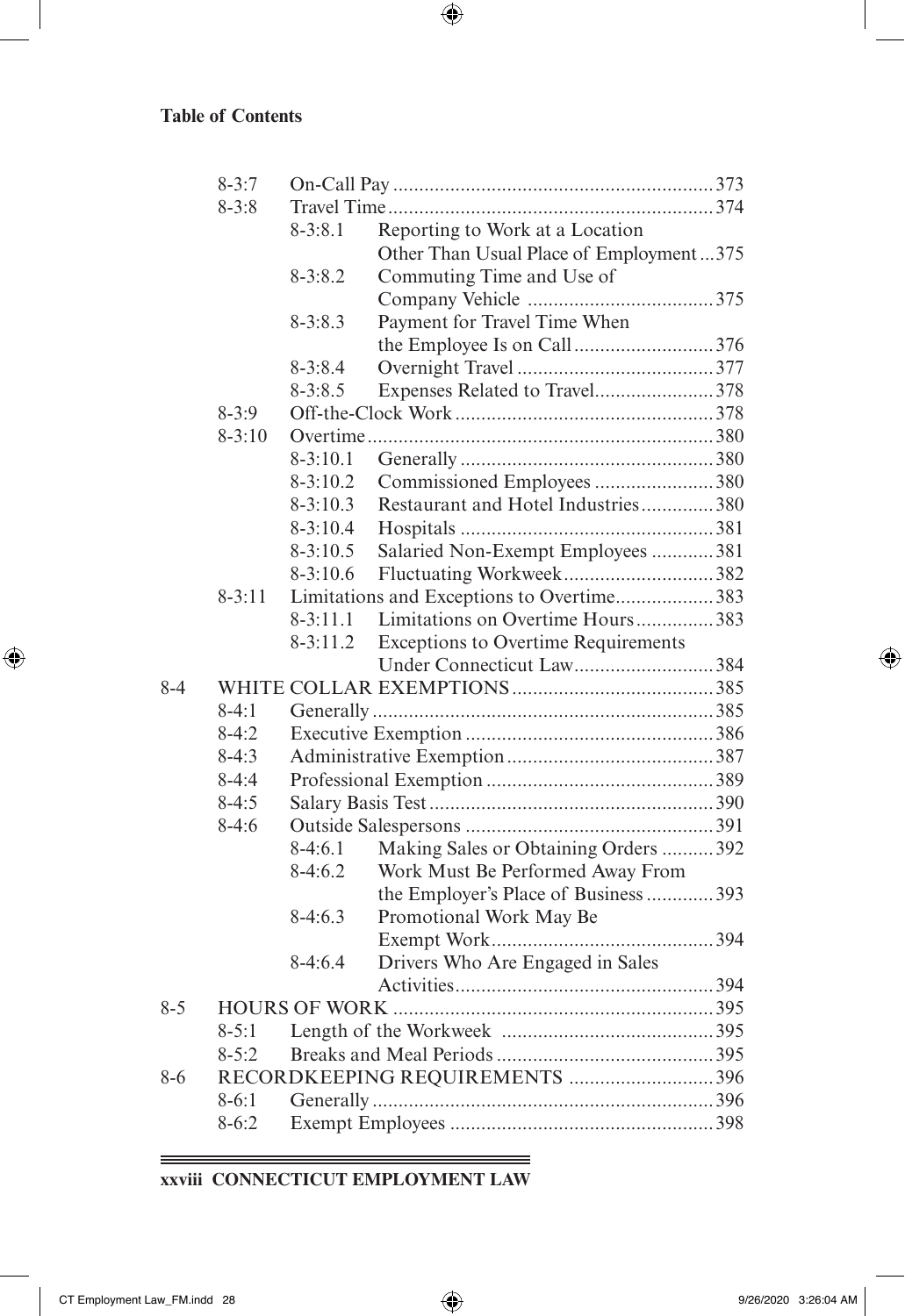I

 $\bigoplus$ 

| $8 - 7$ | REQUIRED DISCLOSURES TO EMPLOYEES 398 |             |                                            |  |  |
|---------|---------------------------------------|-------------|--------------------------------------------|--|--|
|         | $8 - 7:1$                             |             | Rate of Pay, Hours of Employment,          |  |  |
|         |                                       |             |                                            |  |  |
|         | $8 - 7:2$                             |             | Posting of Notice and Orders From the      |  |  |
|         |                                       |             |                                            |  |  |
| $8 - 8$ |                                       |             | DISCRIMINATION AND RETALIATION 399         |  |  |
|         | $8 - 8:1$                             |             | Prohibition Against Sex Discrimination 399 |  |  |
|         | $8 - 8:2$                             |             |                                            |  |  |
| $8-9$   |                                       |             |                                            |  |  |
|         | $8-9:1$                               |             |                                            |  |  |
|         | $8-9:2$                               |             | Statute of Limitations; Burden of Proof401 |  |  |
|         | $8-9:3$                               |             |                                            |  |  |
|         | $8-9:4$                               |             |                                            |  |  |
|         | $8-9:5$                               |             |                                            |  |  |
|         |                                       |             |                                            |  |  |
|         |                                       |             |                                            |  |  |
| $9 - 1$ |                                       |             |                                            |  |  |
|         | $9-1:1$                               |             | Employment Status and the ABC Test407      |  |  |
|         | $9-1:2$                               |             |                                            |  |  |
|         | $9-1:3$                               |             |                                            |  |  |
| $9 - 2$ |                                       |             |                                            |  |  |
|         | $9 - 2:1$                             |             |                                            |  |  |
|         | $9 - 2:2$                             |             |                                            |  |  |
|         |                                       | $9 - 2:2.1$ |                                            |  |  |
|         |                                       | $9 - 2:2.2$ |                                            |  |  |
|         |                                       | $9 - 2:2.3$ |                                            |  |  |
|         |                                       | $9 - 2:2.4$ |                                            |  |  |
|         |                                       | $9 - 2:2.5$ | Earnings Requirement  416                  |  |  |
|         |                                       | $9 - 2:2.6$ |                                            |  |  |
|         |                                       | $9 - 2:2.7$ |                                            |  |  |
|         | $9 - 2:3$                             |             |                                            |  |  |
| $9 - 3$ |                                       |             |                                            |  |  |
|         | $9 - 3:1$                             |             | Failure to Make Reasonable Efforts or to   |  |  |
|         |                                       |             |                                            |  |  |
|         | $9 - 3:2$                             |             | Voluntary Termination of Employment420     |  |  |
|         |                                       | $9 - 3:2.1$ | Care for a Sick Relative422                |  |  |
|         |                                       | $9 - 3:2.2$ | Transportation to Work422                  |  |  |
|         |                                       | $9 - 3:2.3$ |                                            |  |  |
|         |                                       | $9 - 3:2.4$ | Good Cause Attributable to                 |  |  |
|         |                                       |             |                                            |  |  |
|         |                                       | $9 - 3:2.5$ | Accompanying a Spouse 425                  |  |  |
|         | $9 - 3:3$                             |             |                                            |  |  |
|         |                                       |             |                                            |  |  |

 $\bigoplus$ 

#### <u> 1989 - Johann Barn, mars an t-Amerikaansk politiker (</u> **CONNECTICUT EMPLOYMENT LAW xxix**

 $\overline{\phantom{a}}$ 

 $\bigoplus$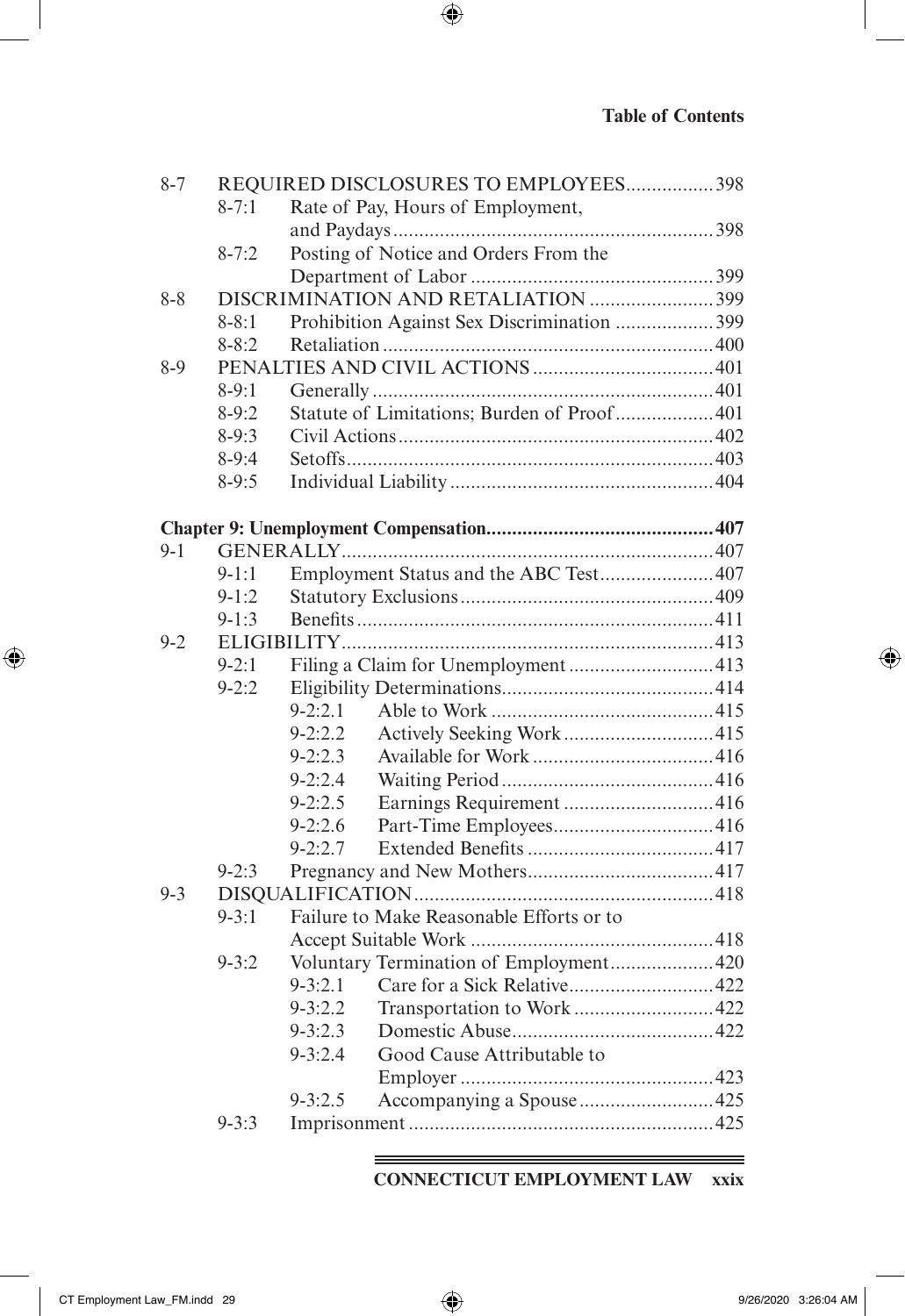$\overline{\phantom{a}}$ 

 $\bigoplus$ 

|         | $9 - 3:4$  |                                                         |  |  |
|---------|------------|---------------------------------------------------------|--|--|
|         | $9 - 3:5$  |                                                         |  |  |
|         |            | $9 - 3:5.1$                                             |  |  |
|         |            | Willful Disregard of Employer's<br>$9 - 3:5.2$          |  |  |
|         |            |                                                         |  |  |
|         |            | $9 - 3:5.3$                                             |  |  |
|         |            | $9 - 3:5.4$<br>Knowing Violation of Employer            |  |  |
|         |            |                                                         |  |  |
|         |            | Excessive Absenteeism and Tardiness  429<br>$9 - 3:5.5$ |  |  |
|         |            | $9 - 3:5.6$                                             |  |  |
|         | $9 - 3:6$  |                                                         |  |  |
|         | $9 - 3:7$  |                                                         |  |  |
|         | $9 - 3:8$  | Falsifying Employment Application 432                   |  |  |
|         | $9 - 3:9$  |                                                         |  |  |
|         | $9 - 3:10$ | Payment in Lieu of Notice and/or                        |  |  |
|         |            |                                                         |  |  |
|         | $9 - 3:11$ |                                                         |  |  |
|         | $9 - 3:12$ | Employees of Educational Institutions433                |  |  |
|         | $9 - 3:13$ |                                                         |  |  |
|         | $9 - 3:14$ |                                                         |  |  |
| $9 - 4$ |            |                                                         |  |  |
|         | $9-4:1$    |                                                         |  |  |
|         | $9-4:2$    |                                                         |  |  |
|         | $9-4:3$    |                                                         |  |  |
| $9 - 5$ |            |                                                         |  |  |
|         | $9 - 5:1$  |                                                         |  |  |
|         | $9 - 5:2$  |                                                         |  |  |
|         | $9 - 5:3$  |                                                         |  |  |
|         | $9 - 5:4$  |                                                         |  |  |
|         |            | $9 - 5:4.1$                                             |  |  |
| $9 - 6$ |            |                                                         |  |  |
|         | $9 - 6:1$  |                                                         |  |  |
|         | $9 - 6:2$  |                                                         |  |  |
|         | $9 - 6:3$  |                                                         |  |  |
|         |            | Non-Fraud Overpayments 443<br>$9 - 6:3.1$               |  |  |
|         |            | $9 - 6:3.2$                                             |  |  |
|         | $9-6:4$    |                                                         |  |  |
|         | $9 - 6:5$  |                                                         |  |  |
|         | $9 - 6:6$  |                                                         |  |  |
|         | $9 - 6:7$  |                                                         |  |  |
|         | $9 - 6:8$  | Employees Who Work in More Than One State  447          |  |  |
|         | $9 - 6:9$  |                                                         |  |  |

 $\bigoplus$ 

**xxx CONNECTICUT EMPLOYMENT LAW**

 $\equiv$ 

 $\bigoplus$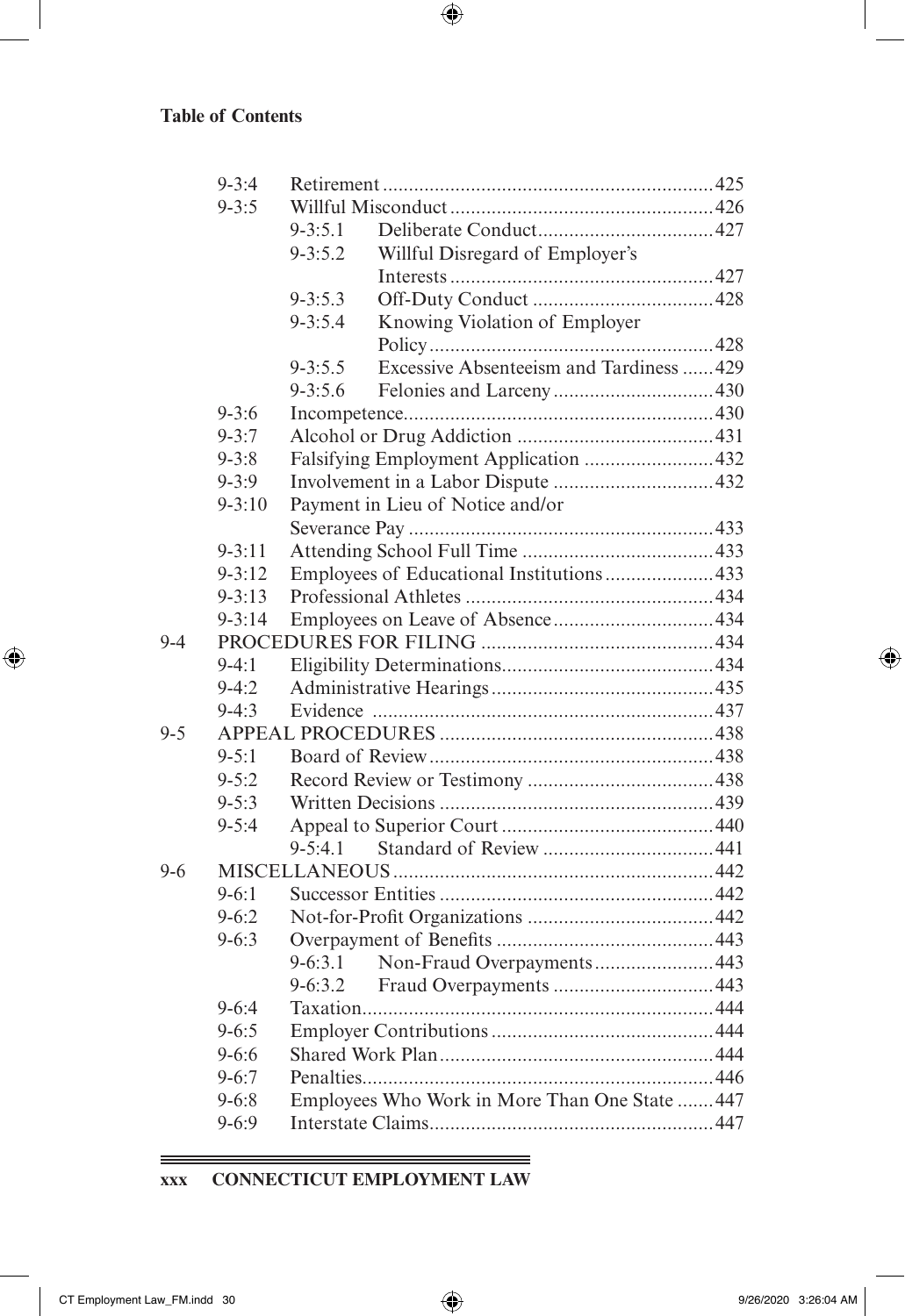I

 $\bigoplus$ 

| $10-1$ |                                        |                                           |                                 |                                      |  |  |
|--------|----------------------------------------|-------------------------------------------|---------------------------------|--------------------------------------|--|--|
|        | $10 - 1:1$                             |                                           |                                 |                                      |  |  |
| $10-2$ | OCCUPATIONAL SAFETY AND HEALTH ACT 450 |                                           |                                 |                                      |  |  |
|        | $10-2:1$                               |                                           |                                 |                                      |  |  |
|        | $10-2:2$                               |                                           |                                 |                                      |  |  |
|        | $10-2:3$                               |                                           |                                 |                                      |  |  |
|        |                                        | $10-2:3.1$                                |                                 |                                      |  |  |
|        |                                        |                                           | $10-2:3.1a$                     | Employer's General Duty452           |  |  |
|        |                                        |                                           | $10-2:3.1b$                     | The Hazard Element453                |  |  |
|        |                                        |                                           | $10-2:3.1c$                     | Recognized Hazard454                 |  |  |
|        |                                        |                                           | $10-2:3.1d$                     | Likely to Cause Death or             |  |  |
|        |                                        |                                           |                                 | Serious Harm454                      |  |  |
|        |                                        |                                           | $10-2:3.1e$                     | Feasibility of Abatement455          |  |  |
|        |                                        |                                           | $10-2:3.1f$                     | Employer's Duty to                   |  |  |
|        |                                        |                                           |                                 | Comply With Specific                 |  |  |
|        |                                        |                                           |                                 | <b>OSHA Health and</b>               |  |  |
|        |                                        |                                           |                                 | Safety Standards455                  |  |  |
|        |                                        | $10-2:3.2$                                |                                 |                                      |  |  |
|        |                                        | $10-2:3.3$                                | General Industry Standards457   |                                      |  |  |
|        |                                        | $10-2:3.4$                                | Specific Industry Standards 459 |                                      |  |  |
|        | $10-2:4$                               | Reporting and Recordkeeping Standards 460 |                                 |                                      |  |  |
|        |                                        | $10-2:4.1$                                |                                 | Partial Exemption for Small          |  |  |
|        |                                        |                                           |                                 |                                      |  |  |
|        |                                        | $10-2:4.2$                                |                                 | Partial Exemption for Low-Risk       |  |  |
|        |                                        |                                           |                                 |                                      |  |  |
|        |                                        | $10-2:4.3$                                |                                 | Reporting Fatalities, In-Patient     |  |  |
|        |                                        |                                           |                                 | Hospitalizations, Amputations, and   |  |  |
|        |                                        |                                           |                                 |                                      |  |  |
|        |                                        | $10-2:4.4$                                |                                 | Electronic Submission of Injury and  |  |  |
|        |                                        |                                           |                                 |                                      |  |  |
|        | $10 - 2:5$                             |                                           |                                 |                                      |  |  |
|        |                                        | $10-2:5.1$                                |                                 |                                      |  |  |
|        |                                        |                                           | $10-2:5.1a$                     | Advance Notice464                    |  |  |
|        |                                        |                                           | $10 - 2:5.1b$<br>$10-2:5.1c$    | Inspection Warrants464               |  |  |
|        |                                        |                                           |                                 | <b>Employer and Employee</b>         |  |  |
|        |                                        | $10-2:5.2$                                |                                 | Rights During Inspection464          |  |  |
|        |                                        | $10-2:5.3$                                |                                 |                                      |  |  |
|        |                                        | $10-2:5.4$                                |                                 | Employer's Defenses to Citations and |  |  |
|        |                                        |                                           |                                 |                                      |  |  |
|        |                                        | $10 - 2:5.5$                              |                                 |                                      |  |  |
|        |                                        |                                           |                                 |                                      |  |  |

 $\bigoplus$ 

#### <u> 1989 - Johann Barn, mars an t-Amerikaansk politiker (</u> **CONNECTICUT EMPLOYMENT LAW xxxi**

 $\overline{\phantom{a}}$ 

 $\bigoplus$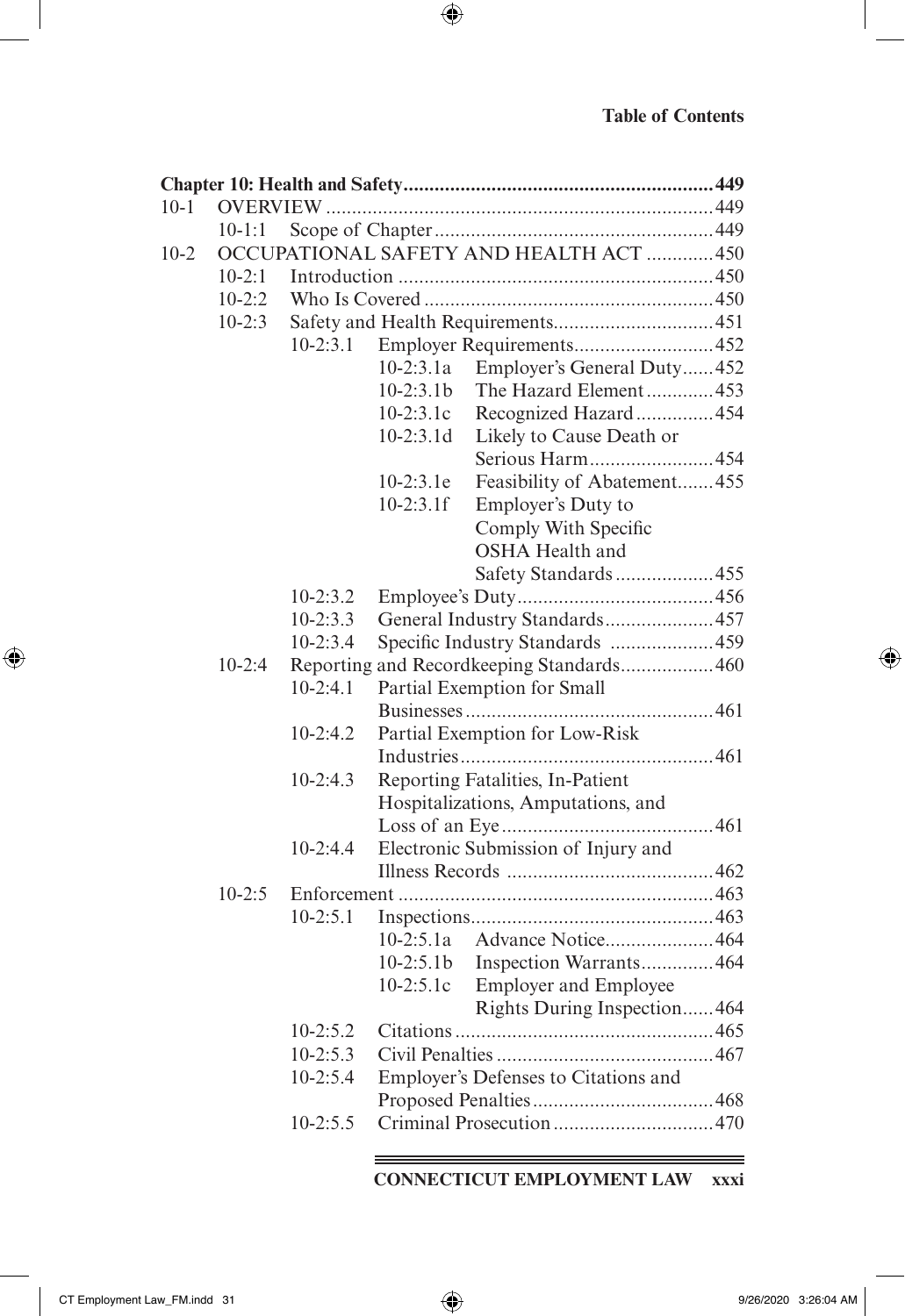$\overline{\phantom{a}}$ 

 $\bigoplus$ 

|          | $10-2:6$                           |                                | Impact on Other Federal Safety and          |  |  |  |  |
|----------|------------------------------------|--------------------------------|---------------------------------------------|--|--|--|--|
|          |                                    |                                |                                             |  |  |  |  |
|          | $10-2:7$                           |                                | Preemption of Connecticut Health and        |  |  |  |  |
|          |                                    |                                |                                             |  |  |  |  |
|          | $10-2:8$                           |                                | Impact on Connecticut Workers'              |  |  |  |  |
|          |                                    |                                |                                             |  |  |  |  |
|          | $10-2:9$                           |                                | Impact on Employee Tort Claims 472          |  |  |  |  |
|          | $10-2:10$                          |                                |                                             |  |  |  |  |
| $10-3$   |                                    |                                |                                             |  |  |  |  |
|          | $10 - 3:1$                         |                                |                                             |  |  |  |  |
|          | $10-3:2$                           |                                |                                             |  |  |  |  |
|          | $10-3:3$                           |                                |                                             |  |  |  |  |
|          | $10-3:4$                           |                                |                                             |  |  |  |  |
| $10 - 4$ |                                    |                                |                                             |  |  |  |  |
|          | $10-4:1$                           |                                |                                             |  |  |  |  |
|          | $10-4:2$                           |                                | Limitations on Smoking in General475        |  |  |  |  |
|          | $10-4:3$                           |                                | Limitations on Smoking in the Workplace 476 |  |  |  |  |
|          | $10-4:4$                           |                                |                                             |  |  |  |  |
| $10-5$   | HAZARDOUS EMPLOYMENT FOR MINORS478 |                                |                                             |  |  |  |  |
|          | $10-5:1$                           |                                |                                             |  |  |  |  |
|          | $10-5:2$                           | Minors Prohibited From Working |                                             |  |  |  |  |
|          |                                    |                                |                                             |  |  |  |  |
|          |                                    |                                |                                             |  |  |  |  |
|          |                                    | $10 - 5:2.2$                   |                                             |  |  |  |  |
|          | $10 - 5:3$                         |                                |                                             |  |  |  |  |
| $10-6$   |                                    | HEALTH CARE WORKPLACE VIOLENCE |                                             |  |  |  |  |
|          |                                    |                                |                                             |  |  |  |  |
|          | $10-6:1$                           |                                |                                             |  |  |  |  |
|          |                                    | $10-6:1.1$                     | Establishment of a Workplace Safety         |  |  |  |  |
|          |                                    |                                |                                             |  |  |  |  |
|          |                                    | $10-6:1.2$                     | Workplace Violence Prevention and           |  |  |  |  |
|          |                                    |                                |                                             |  |  |  |  |
|          |                                    | $10-6:1.3$                     | Adjustment of Patient Assignments 493       |  |  |  |  |
|          |                                    | $10-6:1.4$                     | Recordkeeping and Reporting to the          |  |  |  |  |
|          |                                    |                                | Department of Public Health  494            |  |  |  |  |
|          |                                    | $10-6:1.5$                     | Report to Local Law Enforcement 494         |  |  |  |  |
| $10-7$   |                                    |                                | REPORTING WORKPLACE ACCIDENTS               |  |  |  |  |
|          |                                    |                                |                                             |  |  |  |  |
|          | $10 - 7:1$                         |                                |                                             |  |  |  |  |
|          | $10-7:2$                           |                                |                                             |  |  |  |  |
| $10-8$   |                                    |                                |                                             |  |  |  |  |
|          | $10 - 8:1$                         |                                |                                             |  |  |  |  |
|          |                                    |                                |                                             |  |  |  |  |

 $\bigoplus$ 

<u> 1989 - Johann Barn, mars et al. 1989 - Anna ann an t-Anna ann an t-Anna ann an t-Anna ann an t-Anna ann an t-</u> **xxxii CONNECTICUT EMPLOYMENT LAW**

 $\equiv$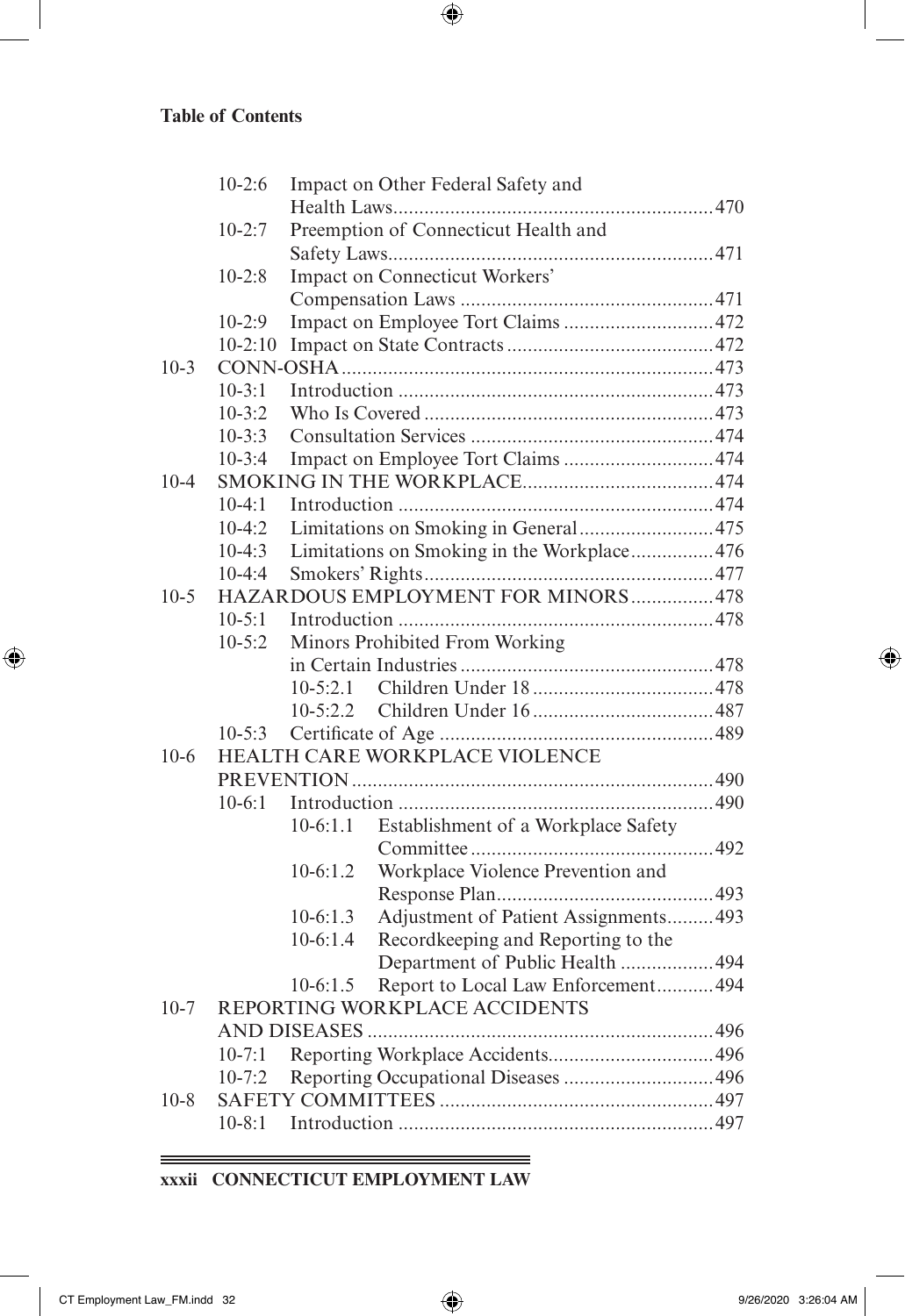|           | $10-8:2$                     |              | Committee Composition and Compensation 497         |  |  |
|-----------|------------------------------|--------------|----------------------------------------------------|--|--|
|           | $10-8:3$                     |              | Committee's Duties and Functions 498               |  |  |
|           | $10-8:4$                     |              | Meetings, Recordkeeping and Training499            |  |  |
|           | $10-8:5$                     |              |                                                    |  |  |
| $10-9$    |                              |              |                                                    |  |  |
| $10 - 10$ | MANUFACTURING AND MECHANICAL |              |                                                    |  |  |
|           |                              |              |                                                    |  |  |
|           | $10-10:1$                    |              | Hazardous Material Notification Law                |  |  |
|           |                              |              |                                                    |  |  |
|           |                              |              | 10-10:2 Manufacturing License for Residential      |  |  |
|           |                              |              |                                                    |  |  |
|           |                              |              |                                                    |  |  |
|           |                              |              |                                                    |  |  |
| $10 - 11$ |                              |              |                                                    |  |  |
| 10-12     |                              |              | RENDERING FIRST AID IN THE WORKPLACE  502          |  |  |
| $10 - 13$ |                              |              | OTHER CONNECTICUT HEALTH AND                       |  |  |
|           |                              |              |                                                    |  |  |
|           |                              |              |                                                    |  |  |
|           |                              |              |                                                    |  |  |
|           |                              |              |                                                    |  |  |
|           |                              |              |                                                    |  |  |
|           |                              |              | 10-13:5 Sterilization as a Condition of Employment |  |  |
|           |                              |              |                                                    |  |  |
|           | $10-13:6$                    |              |                                                    |  |  |
|           |                              |              |                                                    |  |  |
|           |                              |              |                                                    |  |  |
|           | $10-13:7$                    |              |                                                    |  |  |
|           |                              |              |                                                    |  |  |
|           |                              |              |                                                    |  |  |
|           |                              |              |                                                    |  |  |
|           |                              |              |                                                    |  |  |
| $11 - 1$  |                              |              |                                                    |  |  |
| $11-2$    |                              |              | GROUP LIFE AND HEALTH INSURANCE 510                |  |  |
|           | $11-2:1$                     |              |                                                    |  |  |
|           | $11 - 2:2$                   |              |                                                    |  |  |
|           |                              | $11 - 2:2.1$ | Health Insurance Defined 512                       |  |  |
|           |                              |              | Coverage Under the<br>11-2:2.1a                    |  |  |
|           |                              |              | Affordable Care Act514                             |  |  |
|           |                              | $11 - 2:2.2$ | Coverage for Married Co-Workers516                 |  |  |
|           |                              | $11 - 2:2.3$ | Notice of Cancellation or                          |  |  |
|           |                              |              |                                                    |  |  |
|           |                              |              |                                                    |  |  |

 $\bigoplus$ 

**CONNECTICUT EMPLOYMENT LAW xxxiii**

<u> 1989 - Johann Stein, marwolaethau a bhann an t-Amhair an t-Amhair an t-Amhair an t-Amhair an t-Amhair an t-A</u>

 $\bigoplus$ 

 $\bigoplus$